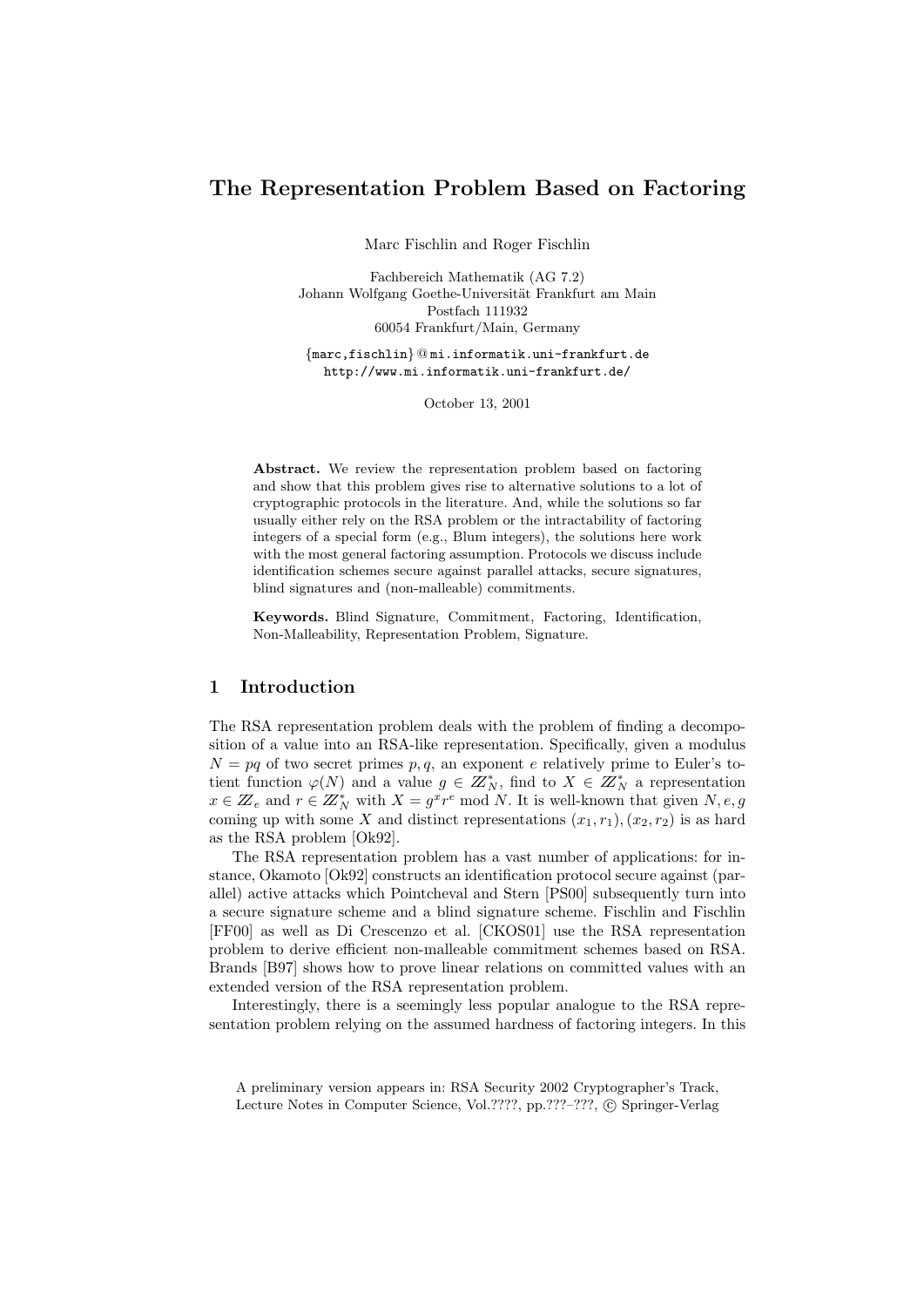case, a representation of X with respect to  $N, g$  and a number t is a pair  $x \in Z_{2^t}$ and  $r \in \mathbb{Z}_N^*$  with  $X = g^x r^{2^t} \mod N$ . Brassard et al. [BCC88] introduce this representation type for the special case  $t = 1$ . Damgård [D95] generalizes this to arbitrary  $t \geq 1$  for Blum integers N where  $p, q = 3 \text{ mod } 4$ . In order to advance to general moduli we introduce an "adjustment" parameter  $\tau$  which depends on the prime factorization of  $N$  (and which equals 0 for Blum integers, for example), and we define a representation of X with respect to  $N, \tau, g$  and t to be a pair  $x \in Z_{2^t}$  and  $r \in Z_N^*$  such that  $X = g^x r^{2^{r+t}}$  mod N. As we will elaborate, for appropriate choices of  $\tau, g$  the task of finding a value X and different representations becomes equivalent to the factoring problem for arbitrary moduli.

One reason for the unpopularity of the factoring representation problem may stem from the fact that Okamoto's previously proposed identification scheme based on this problem is flawed. It is sufficient to solve the RSA problem to pass the identification scheme with constant probability, without necessarily being able to factor the modulus. We review this shortcoming in Appendix A. Fortunately, the bug in Okamoto's scheme is fixable, and we can indeed devise a secure identification scheme using the factoring representation problem. We show that for suitable parameters the protocol becomes provably secure under the factoring assumption.

Among other identification schemes provably secure as factoring, the presumably most popular are the Feige-Fiat-Shamir protocol [FFS88] and its variation due to Ong-Schnorr [OS90,S96] as well as Shoup's system [Sh99]. For these schemes there is a trade-off between the key size and security against parallel attacks. While the Feige-Fiat-Shamir protocol provides security against such parallel attacks, and therefore forms a fundament for secure resettable identification [BFGM01] and blind signatures with parallel signature generation [PS97,PS00], it also requires large secret and public keys. The Shoup and the Ong-Schnorr system, on the other hand, admit short keys but are conceivably not secure against parallel attacks.<sup>1</sup>

Our protocol supplements the known schemes and achieves security against parallel attacks and requires only short keys. With the techniques introduced in [PS00] we therefore obtain a secure signature scheme and a secure blind signature scheme withstanding up to poly-logarithmically many concurrent signature request, both in the random oracle model. Furthermore, we derive a secure resettable identification protocol by the general transformation presented in [BFGM01].

As for further applications, our result generalizes the result by Halevi [H99] that two-round commitment schemes does not only work with William integers

<sup>1</sup> Schnorr [S96,S97] claims that the Ong-Schnorr protocol with short keys is secure against parallel attacks for very special system parameters where a large power  $2^m$ divides  $p - 1$  or  $q - 1$  (e.g.,  $m \geq 25$  for reasonable choices). Such primes form only a small subspace of all primes and may be much harder to find. Moreover, although we are not aware of any factoring method today taking advantage of this property, such moduli are in principle more vulnerable to improved factoring procedures.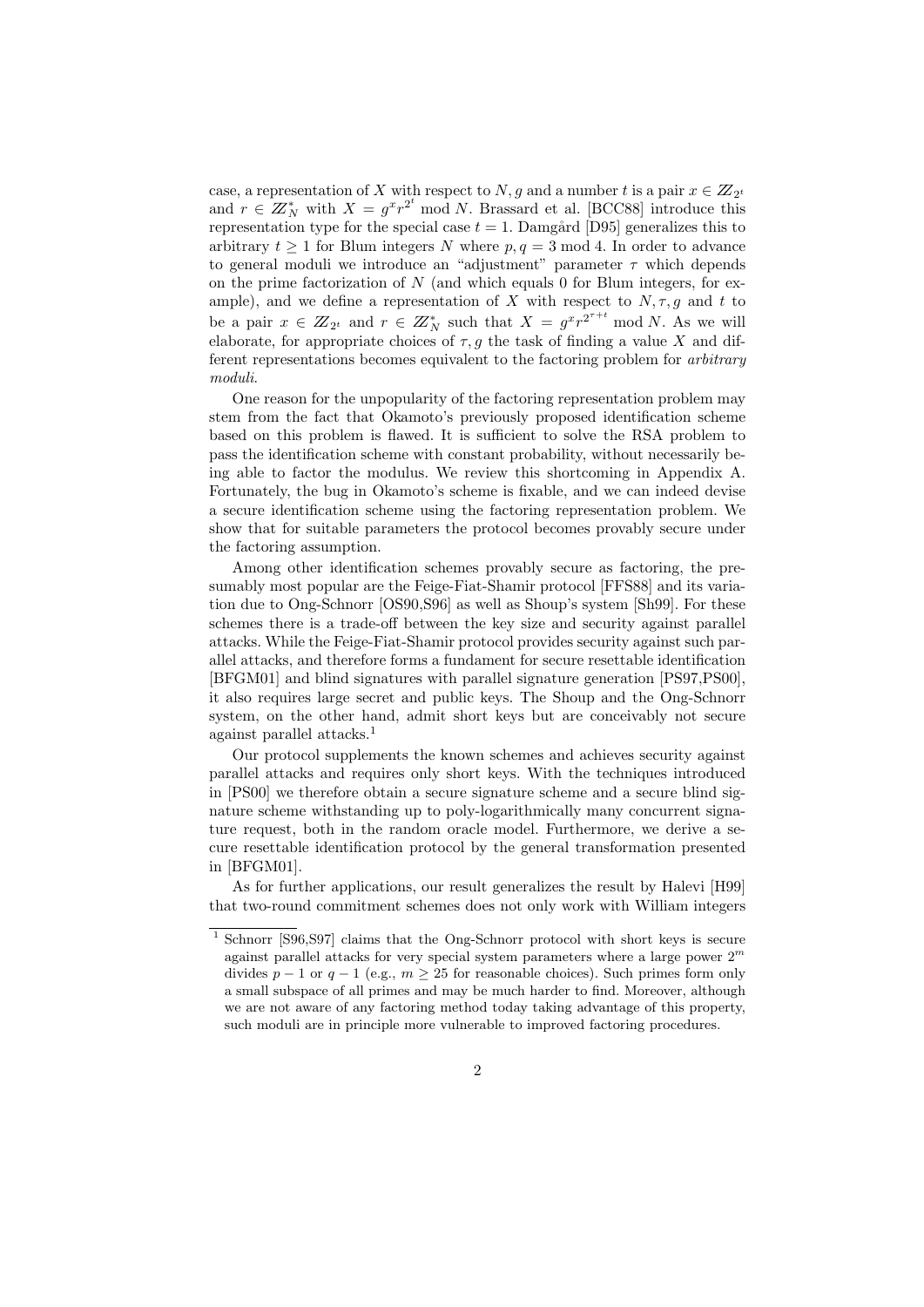but rather with any moduli. Also, plugging our result into the constructions of [FF00,CKOS01], we conclude that efficient non-malleable commitment schemes can be constructed under the assumption that factoring is hard. In fact, our variation of the protocols in [CKOS01] does not only base the security on a milder assumption, but also simplifies and improves the scheme concerning computational effort and communication complexity.

The paper is structured as follows. In Section 2 we formally state the representation problem based on factoring and prove equivalence to the intractability of factoring large numbers. Section 3 discusses applications of the representation problem to identification and (blind) signatures. In Section 4 we deal with commitments and show how to construct efficient non-malleable commitment schemes based on the factoring representation problem.

## 2 Representation Problem

We state the RSA and factoring representation problems formally in Sections 2.1 and 2.2, respectively. In Section 2.3 we prove the equivalence of the factoring representation problem to the factoring problem.

#### 2.1 RSA Representation Problem

An RSA modulus  $N = pq$  is the product of two distinct primes p, q. A corresponding RSA exponent  $e \neq \pm 1 \mod \varphi(N)$  is relatively prime to Euler's totient function  $\varphi(N) = (p-1)(q-1)$  [RSA78]. We say that N is an n-bit modulus if  $n$  bits are sufficient and necessary for the binary representation of  $N$ , that is, if  $2^{n-1} \leq N < 2^n$ .

We presume that there is an efficient index generator RSAIndex for the representation problem which, on input  $1^n$ , returns an n-bit RSA modulus N, a corresponding RSA exponent e and a random element  $g \in_R Z_N^*$ . Let  $(N, e, g) \leftarrow$  RSAIndex $(1^n)$  denote the sampling process. An RSA representation for a value  $X \in \mathbb{Z}_N^*$  with respect to a tuple  $(N, e, g)$  is a pair  $(x, r)$  with  $x \in \mathbb{Z}_e$ and  $r \in \mathbb{Z}_N^*$  such that

$$
X = g^x r^e \bmod N.
$$

Every  $X \in \mathbb{Z}_N^*$  has exactly e representations with respect to  $(N, e, g)$ , because for each  $x \in \mathbb{Z}_e$  there is a unique  $r \in \mathbb{Z}_N^*$  such that  $r^e = Xg^{-x} \mod N$ . We usually omit mentioning the reference to  $(N, e, g)$  if it is clear from the context, and simply say that  $(x, r)$  is a representation of X.

Definition 1 (RSA Representation Problem). Given  $(N, e, g)$ RSAIndex(1<sup>n</sup>) return some  $X \in \mathbb{Z}_N^*$  as well as two different representations  $(x_1,r_1), (x_2,r_2) \in Z_e \times Z_N^*$  of X.

In contrast, the ordinary RSA problem asks to compute the e-th root  $g^{1/e}$  mod N given  $(N, e, g) \leftarrow$  RSAIndex $(1^n)$ . This task is widely assumed to be intractable,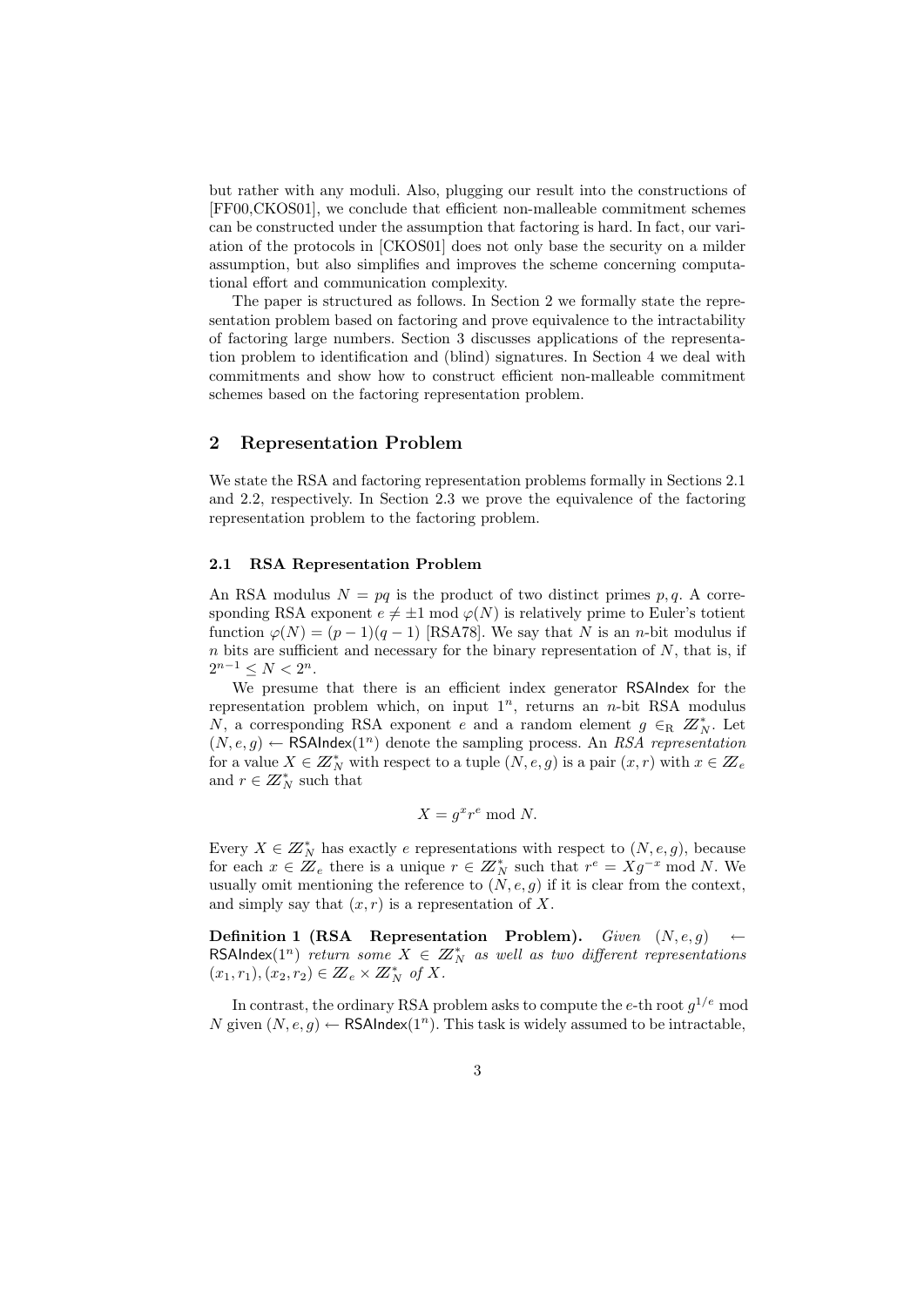i.e., no polynomial-time algorithm solves the RSA problem with more than negligible success probability. This implies that factoring  $N$ , too, is believed to be intractable. Yet, it is an open problem if RSA is indeed equally hard as factoring (see also [BV98] for a discussion).

Provided one can solve the RSA problem, then the RSA representation problem becomes tractable, e.g., for any  $r \in \mathbb{Z}_N^*$  both  $(0, r)$  and  $(1, rg^{-1/e} \mod N)$ are representations of  $X = r^e \mod N$ . The converse holds as well [Ok92], and the equivalence reveals that both problems can be solved with the same success/running time characteristics, neglecting minor extra computations (in the sequel we keep on disregarding the effort for such additional minor computations).

#### 2.2 Factoring Representation Problem

We next address the factoring representation problem. We replace the RSA exponent e by some power of 2. Namely, we substitute e by  $2^{\tau+t}$  where t describes the bit length of  $x \in \mathbb{Z}_{2^t}$  and the integer  $\tau$  depends on the prime factorization of the modulus  $N$ ; we will explain the choice and role of this adjustment parameter  $\tau$  later. Then a representation for  $X \in \mathbb{Z}_N^*$  with respect to  $N = pq, g \in \mathbb{Z}_N^*$ and  $\tau \geq 0, t \geq 1$  is a pair  $(x, r) \in \mathbb{Z}_{2^t} \times \mathbb{Z}_{N}^{N^*}$  such that

$$
X = g^x r^{2^{\tau+t}} \bmod N.
$$

Apparently, given the factorization of  $N$  one can easily come up with two different representations. The converse does not hold in general: for example  $(x, r)$  and  $(x, -r)$  represent the same X. Since we are mainly interested in finding distinct x-components we therefore call representations  $(x_1, r_1)$  and  $(x_2, r_2)$  different or distinct if and only if  $x_1 \neq x_2$ . Observe that this subsumes the RSA case where distinct x-components imply different r's and vice versa.

Basically, the RSA and the factoring representation problem diverge concerning the equivalence to the underlying number-theoretic assumption because of the number of preimages of  $r^e$  and  $r^{2^{r+t}}$ , respectively. For RSA parameters the mapping  $r \mapsto r^e \mod N$  constitutes a permutation on  $Z_N^*$ . Squaring on  $\mathbb{Z}_N^*$ , however, is a 4:1 mapping for  $N = pq$ . Restricting the modulus to a Blum integer where  $p, q = 3 \text{ mod } 4$  squaring becomes a permutation on the subgroup of quadratic residues  $QR_N$ . More generally, for any odd modulus N with prime factorization  $N = \prod_{i=1}^{r} p_i^{e_i}$  where  $p_1, p_2, \ldots, p_r$  are distinct odd primes and  $e_1, e_2, \ldots, e_r \ge 1$ , let  $\eta$  denote the smallest integer such that  $2^{\eta+1}$  does not divide any  $\varphi(p_i^{e_i})$ . Then squaring is a permutation on the subgroup

$$
\text{HQR}_N := \{x^{2^n} \mid x \in \mathbb{Z}_N^*\} = \{x \in \mathbb{Z}_N^* \mid \text{ord}_N(x) \text{ is odd}\}\
$$

of the "highest quadratic" residues, namely the  $2<sup>\eta</sup>$ -th powers (see, for example, [S96,H99]):

**Proposition 1.** For any odd modulus N squaring is a permutation on  $\text{HQR}_N$ .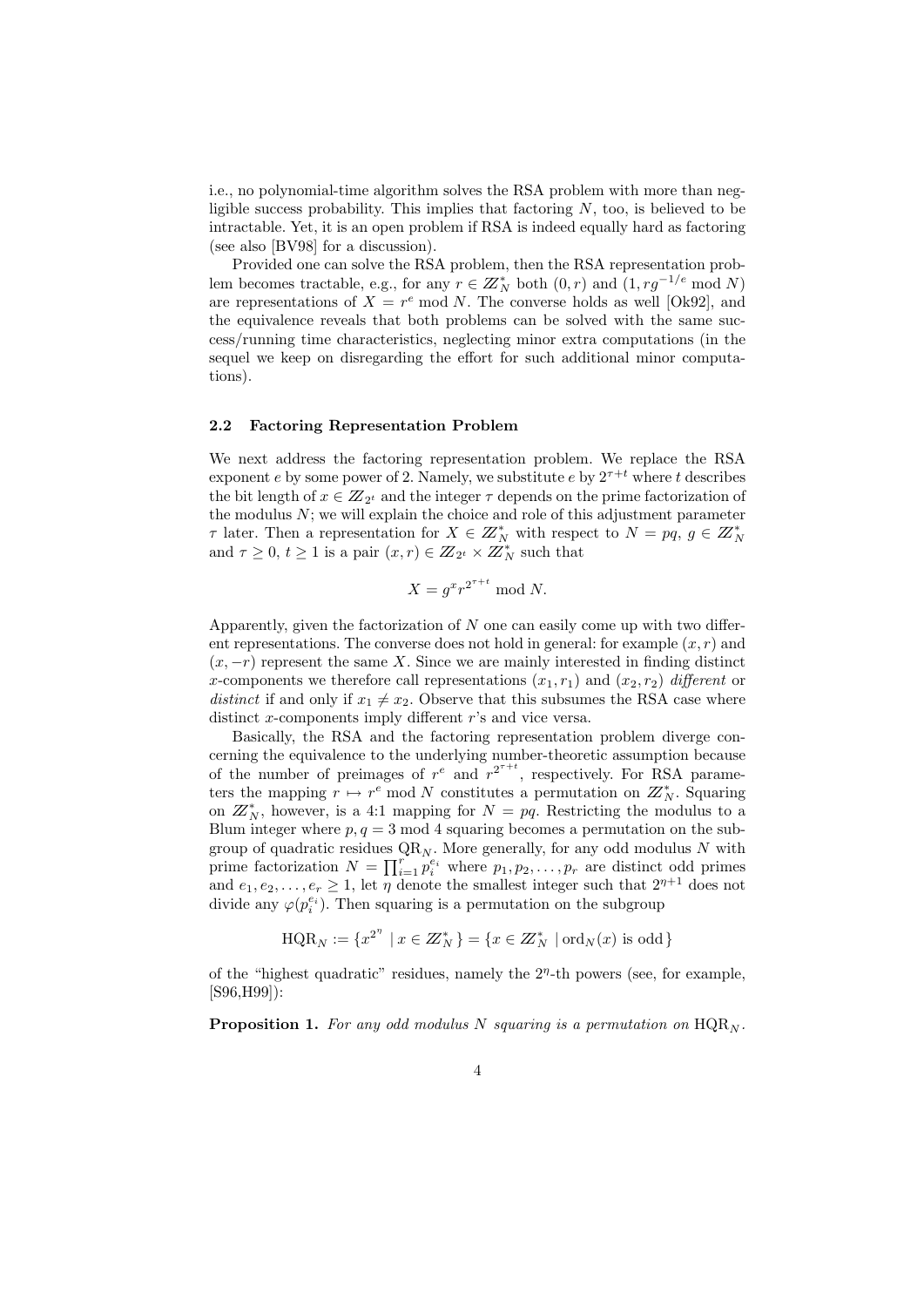Squaring permutes the  $2^k$ -th powers for any  $k \geq \eta$  for any odd *n*-bit modulus N. In other words, as long as  $k \geq \eta$ , the set of the  $2^k$ -th powers of the elements in  $\mathbb{Z}_N^*$  is the subgroup of elements with odd order. Since  $\eta \leq n$ , even without knowledge of  $\eta$  the set  $HQR_N$  is efficiently samplable by taking a random element from  $\mathbb{Z}_N^*$  and raising it to its  $2^n$ -th power.

With the similarity of Blum integers and  $QR_N$  to general moduli and  $HQR_N$ we are ready to state the factoring representation problem turning out to be equivalent to the factoring problem. But before, some words of clarification about the parameter  $\tau$  follow. Recall that a representation for X is a pair  $(x, r)$  with  $X = g^x r^{2^{x+t}}$  mod N. In the following we demand that  $\tau \geq \eta - 1$  and thus  $\tau$ may reveal some information about the factors of N. But because  $1 \leq \eta \leq n$  we can easily guess this information with probability  $\frac{1}{n}$ , or, in case of Blum moduli for instance, the fact  $\eta = 1$  is publicly known anyway. In particular, for Blum integers we may set  $\tau = 0$  and the representation problem in this case equals the one stated by Damgård [D95].

Let FactIndex denote an efficient index generator that outputs an  $n$ -bit RSA modulus  $N, \tau \geq \eta - 1, t \geq 1$  and an independently chosen element  $g \in_R \text{HQR}_N$ for input  $1^n$ , and write  $(N, \tau, t, g) \leftarrow$  FactIndex $(1^n)$  for the sampling process.

Definition 2 (Factoring Representation Problem). Given  $(N, \tau, t, g) \leftarrow$ FactIndex(1<sup>n</sup>) return some  $X \in \mathbb{Z}_N^*$  as well as two different representations  $(x_1,r_1), (x_2,r_2) \in Z_{2^t} \times Z_N^*$  of X, i.e., with  $x_1 \neq x_2$ .

An important observation for our identification and commitment protocols is that each  $X \in \text{HQR}_N$  has exactly  $2^t$  different representations. It follows that for a random representation  $(x, r)$  the value  $X := g^x r^{2^{T+t}}$  mod N does not reveal anything about the specific  $x$ .

## 2.3 Factoring Representation Problem and Factoring

Given the factorization of N it is easy to compute a  $2^{\tau+t}$ -th root of  $g \in \text{HQR}_N$ and the corresponding representation problem becomes tractable. On the other hand, by solving the representation problem one efficiently determines the prime factors of N. Before we prove this we present a technical lemma:

Lemma 1. If a probabilistic algorithm solves the factoring representation problem  $(N, \tau, t, g)$   $\leftarrow$  FactIndex $(1^n)$ , then a  $2^{\tau+1}$ -th root  $b \in \mathbb{Z}_N^*$  of g can be computed within the same time bound and same success probability.

*Proof.* Given two different representations  $(x_1, r_1)$  and  $(x_2, r_2)$  of some  $X \in \mathbb{Z}_N^*$ , let  $\Delta x := x_1 - x_2$  and  $r := r_2 r_1^{-1} \text{ mod } N$  where  $0 < |\Delta x| < 2^t$ . Then

$$
g^{\Delta x} = g^{x_1 - x_2} = r_2^{2^{\tau + t}} r_1^{-2^{\tau + t}} = r^{2^{\tau + t}} \mod N.
$$
 (1)

Notice that the exponents  $\Delta x$  and  $2^{\tau+t}$  may not be relatively prime. So suppose  $2^k = \gcd(\Delta x, 2^{\tau + i})$  where  $0 \leq k < t$ . Computing  $u, v \in \mathbb{Z}$  subject to  $u\Delta x +$  $v2^{\tau+t} = 2^k$  by applying the extended Euclidean algorithm we derive

$$
g^{2^k} = g^{u \Delta x + v 2^{\tau + t}} = (g^{\Delta x})^u \cdot (g^v)^{2^{\tau + t}} = (r^u g^v)^{2^{\tau + t}} \mod N.
$$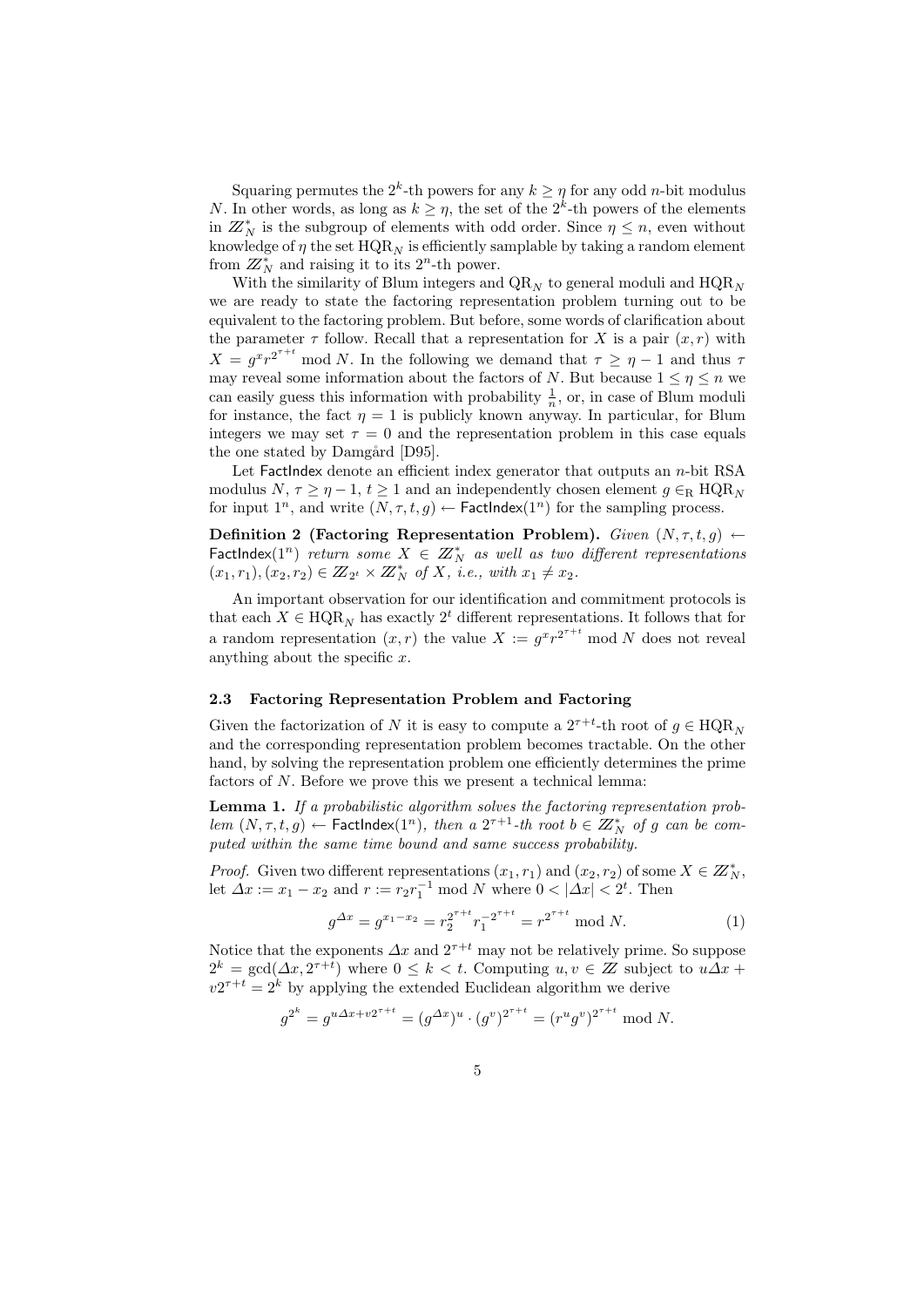Let  $b := (r^u g^v)^{2^{t-k-1}} \mod N$ . Then

$$
g^{2^k} = (b^{2^{\tau+1}})^{2^k} \pmod{N}.
$$

We have  $g = b^{2^{\tau}+1} \pmod{N}$  since  $g, b^{2^{\tau+1}} \in \text{HQR}_N$  and squaring permutes  $\mathrm{HQR}_N$ .

We next prove that factoring is reducible to the factoring representation problem:

Theorem 1. If a probabilistic algorithm solves the factoring representation problem  $(N, \tau, t, g) \leftarrow$  FactIndex $(1^n)$  with probability  $\epsilon$ , then N can be factored within the same time bound and success probability at least  $\frac{1}{2} \epsilon$ .

*Proof.* Pick a random  $a \in_R \mathbb{Z}_N^*$  and set  $g := a^{2^{r+1}} \mod N$  which is uniformly distributed in HQR<sub>N</sub>. Based on Lemma 1 compute some  $2^{\tau+1}$ -th root b of g. Let  $c := ab^{-1} \mod N$ . Then:

$$
c^{2^{\tau+1}} = 1 = c^{2^{\eta}} \bmod N.
$$

The second equation follows from  $\tau + 1 \geq \eta$  and since squaring is a permutation on HQR<sub>N</sub>. We next consider the equation modulo the prime factors  $p, q$  of N. Suppose  $p-1 = 2^{\eta_p} p'$  and  $q-1 = 2^{\eta_q} q'$  for odd  $p', q'$ , and therefore  $\eta =$  $\max{\{\eta_p, \eta_q\}}$ . Wlog. let  $\eta = \eta_p$ . Because of  $\eta_q \leq \eta_p = \eta$  we have

$$
c^{2^{n}} = 1 \mod p
$$
  

$$
c^{2^{n}} = 1 \mod q
$$
  

$$
c^{2^{n-1}} = \sigma_p \mod p
$$
  

$$
c^{2^{n-1}} = \sigma_q \mod q
$$

for some  $\sigma_p, \sigma_q \in {\pm 1}$ .<sup>2</sup> To complete the proof we show that  $\sigma_p \sigma_q = -1$ holds with probability  $\frac{1}{2}$ , because in that case one of the GCD computations  $gcd(c^{2^{n-1}} \pm 1, N)$  yields the factorization of N.

Note that c is uniformly distributed among the  $2<sup>{n}</sup>$ -th roots of unity, because  $q$  does not reveal any information about the random root  $a$  we have actually chosen, thus the element b determined by the representation finder's output is independent of a. Hence,  $c \mod p$  and  $c \mod q$  are independently and uniformly distributed among the  $2<sup>\eta</sup>$ -th roots of unity modulo p and modulo q. Consequently,  $\sigma_p$  and  $\sigma_q$  are independent.

For half of the  $2^n$ -th roots w of 1 modulo p we have  $w^{2^{n-1}} = 1 \mod p$  and otherwise  $w^{2^{n-1}} = -1 \mod p$ . Since c mod p is a random  $2^n$ -th root of unity modulo p, the value  $\sigma_p$  is uniformly distributed in  $\{\pm 1\}$ . As  $\sigma_p$  does not depend on  $\sigma_q$  we have  $\sigma_p \sigma_q = -1$  with probability  $\frac{1}{2}$ . utilize the contract of  $\Box$ 

Figure 1 illustrates the proof idea of Theorem 1. The root of each tree is labeled with  $+1$ . Descending from one node to the successors corresponds to taking a square root modulo the prime p or q, e.g., in the left tree the tree's root  $+1$  has the successors  $+1$  and  $-1$  as squaring is still a 2:1-mapping modulo p, whereas in the right tree  $\eta_q < \eta_p$  and squaring permutes  $HQR_q$ , implying that the tree's root  $+1$  only has the square root  $+1$ . Hence, the leaves in each tree represent all  $2^{\eta_p}$  and  $2^{\eta_q}$  many  $2^{\eta}$ -th roots of 1 modulo p and q, respectively.

<sup>&</sup>lt;sup>2</sup> While both values for  $\sigma_p$  may occur, if  $\eta_q < \eta$  then we always have  $\sigma_q = +1$  as squaring is one-to-one on  $HQR<sub>a</sub>$  and  $+1$  is the unique square root.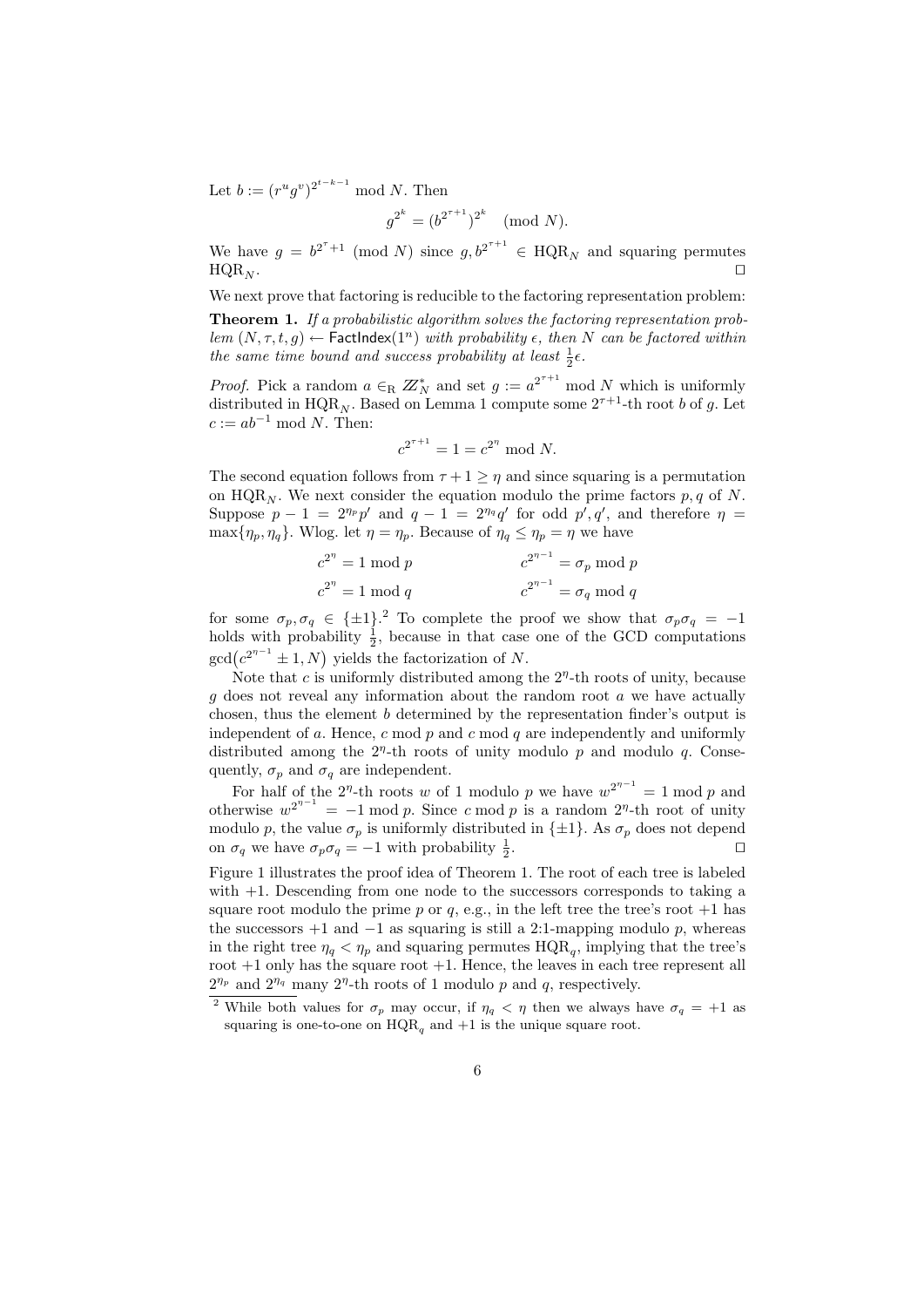

Fig. 1. Factoring via  $2<sup>{\eta}</sup>$ -th root of 1

The path to the leftmost leaf in each tree represents the  $2<sup>{\eta}</sup>$ -th root 1 of 1 modulo p and modulo q  $(1-path)$ . In the proof we use the representation finder to derive a random  $2^n$ -th root c of 1 in  $\mathbb{Z}_N^*$ . Thus, the values c mod p and c mod q each describe a random path to some leaf in the corresponding tree  $(c$ -path), and each path is independent of the other one. We are able to find the prime factors of  $N$  if and only if at some level  $k$  one of the  $c$ -paths branches from the 1-path whilst the other one still follows the 1-path. For example, in Figure 1 this happens in the marked nodes for  $k = \eta_p - 1$ : there we have  $c^{2^{k-1}} = 1 \mod p$ but  $c^{2^{k-1}} = -1 \mod q$  and a GCD computation yields the prime factors of N. In fact, in the proof of Theorem 1 we only check the divergence of the paths for  $k = \eta_p = \eta$ . Therefore, except for Blum integers, the probability of retrieving the factors is actually higher than  $\frac{1}{2}\epsilon$ .

Theorem 1 even holds for fixed  $g \in \text{HQR}_N$ , given that  $\tau \geq \eta$  and some 2<sup> $\tau$ </sup>-th root  $a \notin \mathrm{QR}_N$  of g with  $-a \notin \mathrm{QR}_N$  is publicly known. Besides that variant the factoring representation problem gives rise to other modifications and generalizations:

- 1. One may substitute the RSA modulus by an arbitrary odd integer N. Then the algorithm of Theorem 1 retrieves a non-trivial factor of N.
- 2. The problem can be relaxed such  $t$  is not given as part of the output of FactIndex, but the representation finder rather gets the freedom to select an arbitrary  $t \geq 1$  on its own after seeing  $(N, \tau, g)$ . Given two representations  $(x_1, r_1, t_1)$  and  $(x_2, r_2, t_2)$  where wlog.  $t_1 \geq t_2$  use  $r := r_2 r_1^{-2^{t_1 - t_2}}$  $\int_{1}^{-2^{-1}}$  for the proof of Lemma 1.
- 3. If  $e = \mathcal{O}(\log n)$  divides  $\varphi(N)$ , then one may replace  $2^{\tau+t}$  by  $e^{\tau+t}$ . In this case,  $\eta$  denotes the smallest integer such that  $e^{\eta+1}$  neither divides  $p-1$  nor  $q-1$  and use  $\{x^{e^{n}} \mid x \in \mathbb{Z}_{N}^*\}$  instead of  $\text{HQR}_N$ . The hardness is also based on factoring as Ohto and Okamoto [OO88] have shown that taking e-th roots in this case is equivalent to factoring N.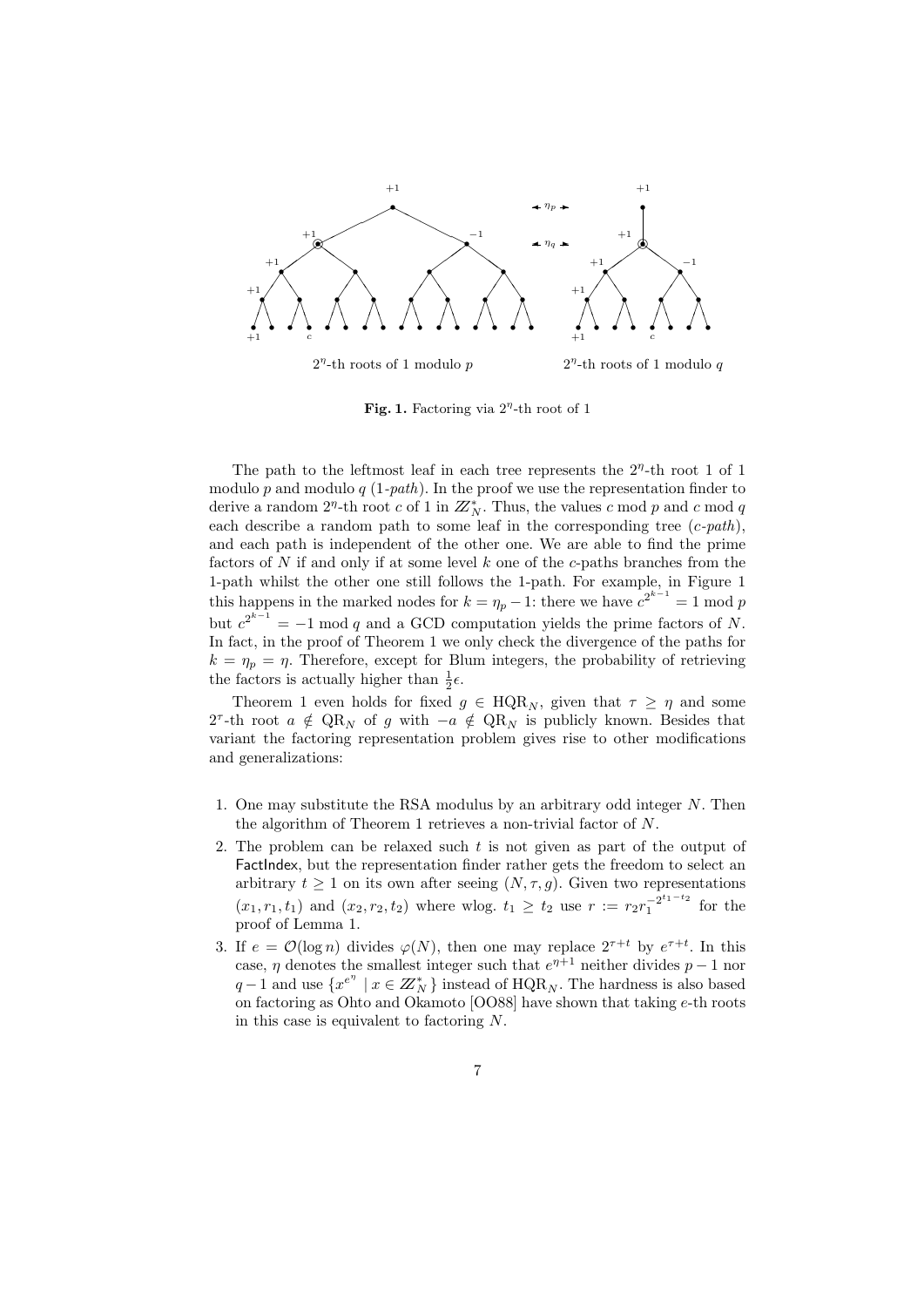## 3 Identification and Signature Schemes

In this section we show how to repair Okamoto's identification protocol [Ok92] obtaining a provably secure identification scheme withstanding parallel active attacks. Exploiting the relationship to signature schemes via the Fiat-Shamir heuristic [FS86], we then show that this identification protocol can be used for ordinary as well as blind signatures.

#### 3.1 Identification Scheme

Our identification protocol in Figure 2 follows the framework of Okamoto [Ok92] for the RSA setting, which in turn is an extension of the Guillou-Quisquater setup [GQ88]. The values  $(N, \tau, t, g) \leftarrow$  FactIndex $(1^n)$  are public parameters. The public key of a user is  $X \in_R \text{HQR}_N$  and the corresponding secret key is a random representation  $(x, r) \in \mathbb{Z}_{2^t}^{\infty} \times \mathbb{Z}_{N}^{*}$  of X. The user is not required to be aware of the factorization of  $N$  and several users may share the same public parameters  $N, \tau, g$  (even with different t's). The prover  $P$  tries to convince the verifier V that

Fig. 2. Identification Scheme using Factoring Representation Problem

| Prover $P$                                                                                         | $(N, \tau, t, q)$                | Verifier ${\cal V}$                                                                 |
|----------------------------------------------------------------------------------------------------|----------------------------------|-------------------------------------------------------------------------------------|
| representation x, r of X                                                                           | $X = q^x r^{2^{\tau+t}} \bmod N$ |                                                                                     |
| pick $y \in_R \mathbb{Z}_{2\tau+t}$ , $s \in_R \mathbb{Z}_N^*$<br>$Y := a^ys^{2^{\tau+t}} \bmod N$ | $\epsilon$                       |                                                                                     |
| $z := y + cx \mod 2^{\tau+t}$<br>$W := sr^c q^{\lfloor (y+cx)/2^{\tau+t} \rfloor} \mod N$          | W, z                             | pick $c \in_R [0, 2^t)$<br>$\longrightarrow YX^c \stackrel{!}{=} W^{2^{\tau+t}}q^z$ |

P knows a representation of X with respect to  $(N, \tau, t, g)$ . In the first step P sends an initial commitment Y to V who answers with a challenge  $c \in_R [0, 2^t)$ , and  $P$  finally hands the response  $W, z$  to  $V$  which determines acceptance or rejection.

Obviously, this protocol is complete in the sense that the honest prover  $\mathcal P$ always passes the examination of honest verifiers  $\mathcal V$ . We show that this identification scheme is secure against active attacks, i.e., where the adversary  $A$  may run executions with the honest prover before trying to impersonate. But first we start with passive attacks in which the adversary tries to intrude given the public key only: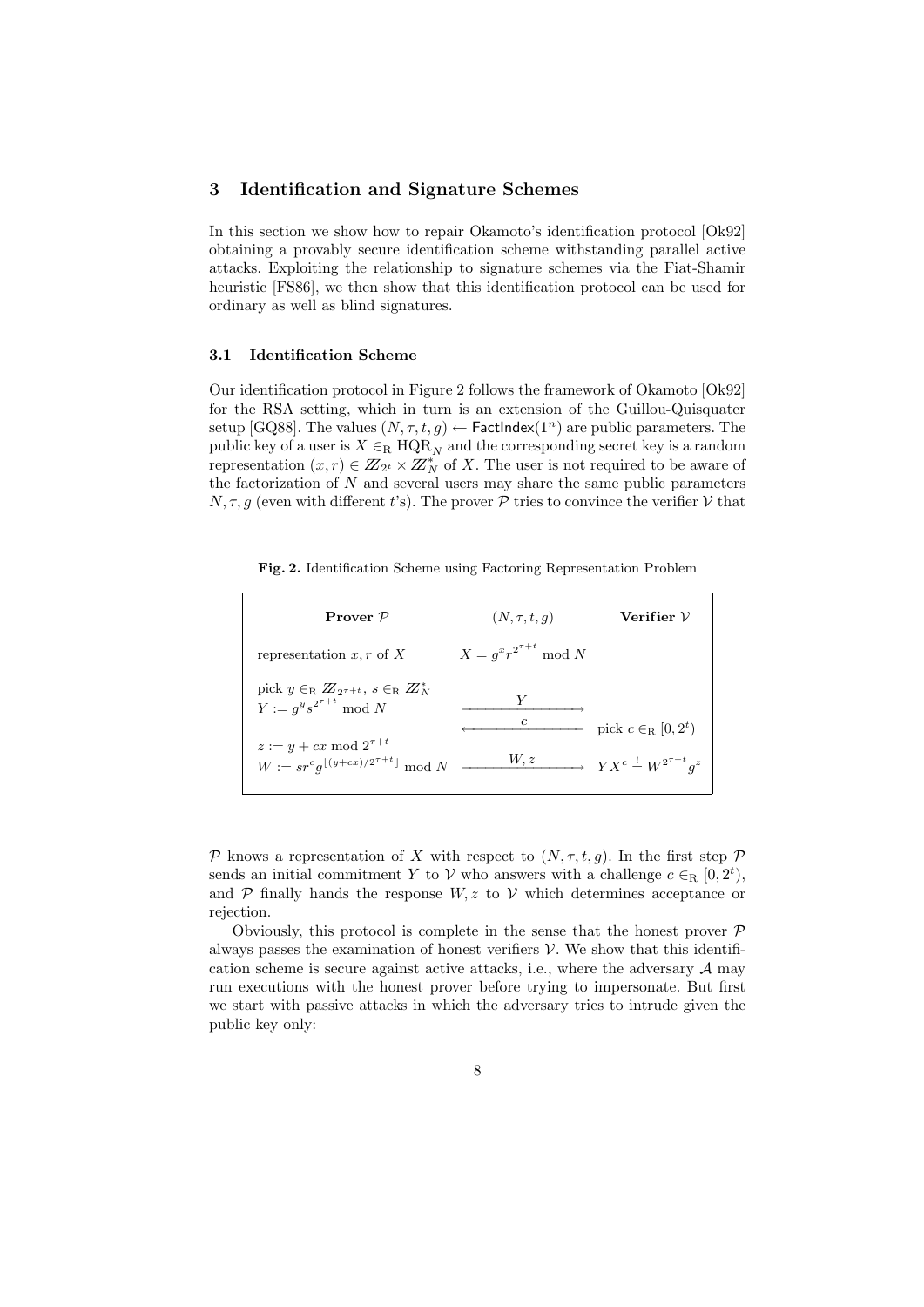**Lemma 2.** If a passive adversary  $\mathcal A$  passes the identification scheme in Figure 2. with time bound T and success probability  $\epsilon$ , then the modulus N can be factored in expected time  $\mathcal{O}(T)$  with probability at least  $\frac{1}{4}(\epsilon - 2^{-t})$ .

*Proof.* The proofs follows the one in [Ok92] for RSA. Let  $N = pq, \tau, t$  and a random  $g \in_R \text{HQR}_N$  be given, i.e.,  $(N, \tau, t, g) \leftarrow \text{FactIndex}(1^n)$ . We show how to compute with probability  $\frac{1}{2}(\epsilon - 2^{-t})$  some  $2^{\tau+1}$ -th root of g with the help of A. As a result, the claim is a consequence of Theorem 1.

Pick  $x \in_R Z_{2^t}$  and  $r \in_R Z_N^*$ . Next, simulate an attack of A for  $N, t, g, X :=$  $g^{x}r^{2^{T+t}}$  mod N. After A has sent W, z rewind to the situation where A faces the challenge. By this, we obtain in expected time  $\mathcal{O}(T)$  with probability  $\epsilon - 2^{-t}$  two successful intrusion attempts in which  $A$  has sent the same Y but has answered with  $W, z$  and  $W', z'$  to different challenges c, c'. Then

$$
X^{-c}W^{2^{\tau+t}}g^z = Y = X^{-c'}(W')^{2^{\tau+t}}g^{z'} \bmod N
$$

or, rewritten,

$$
g^{z-z'+x(c'-c)} = (r^{c-c'}W^{-1}W')^{2^{\tau+t}} \bmod N
$$
 (2)

Let  $\Delta z := z - z'$  and  $\Delta c := c' - c$ . Now we have an equation similar to Equation (1) in the proof of Lemma 1. If  $gcd(\Delta z + x\Delta c, 2^{\tau+t}) = 2^k$  for some  $k < t$ , then we are able to retrieve some  $2^{\tau+1}$ -th root of g. To complete the proof it thus suffices to give an upper bound of  $\frac{1}{2}$  for the probability that the GCD exceeds  $2^{t-1}$ . Obviously,

$$
\gcd(\Delta z + x\Delta c, 2^{\tau+t}) \ge 2^t \quad \Longleftrightarrow \quad x \cdot \Delta c = -\Delta z \mod 2^t.
$$

Whenever this modular equation is solvable, then for fixed  $\Delta c$ ,  $\Delta z$  the number of solutions for x equals  $2^j := \gcd(\Delta c, 2^t)$  where  $0 \le j < t$  because  $0 < |\Delta c| < 2^t$ . Observe that in the actual protocol execution the selection of the parameters  $\Delta c, \Delta z$  for the equation is done *after* the variable x has been chosen. But  $\Delta c$ is distributed independently of x because the challenges are simply picked at random, and the distribution of the adversary's choice  $z, z'$  for  $\Lambda z$  does not depend on  $x$  either since the public key  $X$  does not reveal anything about the specific choice of x. Therefore, we can view the process as first fixing  $\Delta c$ ,  $\Delta z$  and then picking  $x \in \mathbb{Z}_{2^t}$  at random. But then the probability that the random x matches the equation is bounded above by  $2^{j-t}$ . From  $j < t$  it follows that this probability is at most  $\frac{1}{2}$ . Utilization of the contract of the contract of the contract of the contract of the contract of the contract of the contract of the contract of the contract of the contract of the contract of the contract of the contract

Note that this approach factors  $N$  but unlike the corresponding RSA based scheme it does not extract a representation of the prover. Hence, once more we have a secure identification protocol which does not constitute a proof of knowledge in the sense of Bellare and Goldreich [BG92]. See [OS90,S96,Sh99] for other examples.

In order to prove security against active adversaries, we follow the approach in [Ok92] and show that even executions with the prover before the intrusion attempt do not disclose any information about  $x$  (called witness-indistinguishability [FS90]):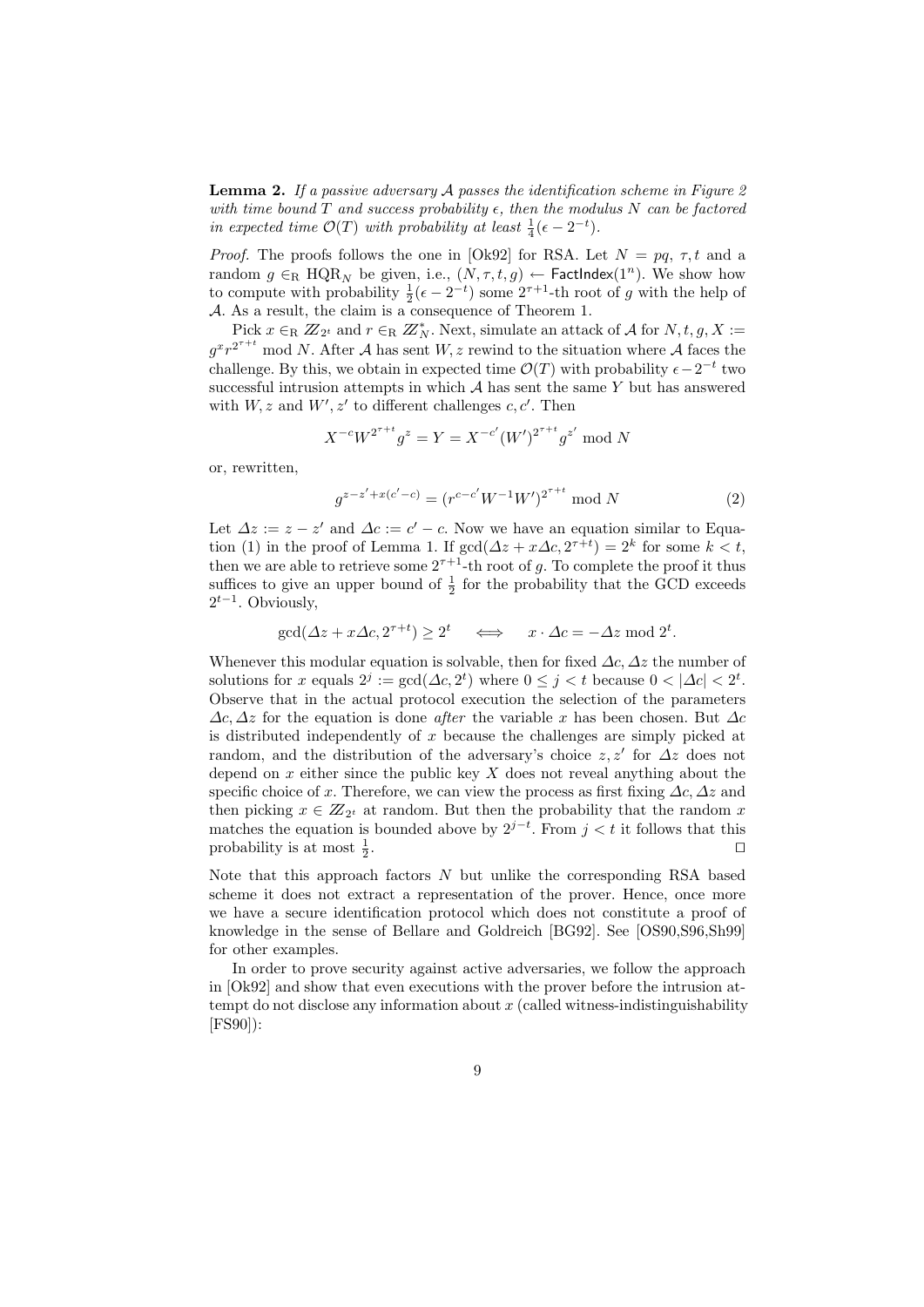#### **Lemma 3.** The protocol in Figure 2 is perfectly witness-indistinguishable.

*Proof.* We have to justify that even in the case of a dishonest verifier  $V$  the view (i.e., the distribution of the communication  $Y, c, W, z$ ) is independent of the representation actually known by the prover  $P$ . We show that for any communication  $(Y, c, W, z)$  of an execution of  $\mathcal V$  with  $\mathcal P$ , another prover  $\mathcal P'$  knowing another representation  $(x', r')$  of X generates this communication with the same probability in an execution with  $\nu$ .

Let  $\Delta x := x' - x$  and  $\Delta r = r/r'$  mod N. Since  $r^{2^{r+t}} = Xg^{-x}$  we have  $\Delta r^{2^{r+t}} = g^{\Delta x}$ . Assume that  $(Y, c, W, z)$  is a transcript of a communication with  $\mathcal P$  having chosen  $y, s$  at the outset. The probability that  $\mathcal P'$  picks

$$
y' := y - c \cdot \Delta x \mod 2^{\tau + t}
$$

$$
s' := s \cdot \Delta r^c \mod N
$$

in the first step is exactly the same as for  $P$  choosing  $y, s$ ; both times the values are uniformly distributed. For this choice of  $y'$ ,  $z'$  we have  $Y' = Y$ , and therefore V returns the challenge  $c' = c$  with equal probability in both executions. Now,  $W', z'$  and  $W, z$  are deterministically determined by the secret key, the challenge and the random values from the first step, and it is easily shown that  $(W', z') =$  $(W, z)$  here. Hence, the probability that a run with  $\mathcal{P}'$  generates  $(Y, c, W, z)$ equals the one for  $P$ . This completes the proof.

It follows that the identification scheme is also secure against active attacks:

**Theorem 2.** If an active adversary  $A$  passes the identification scheme in Figure 2 with time bound T and success probability  $\epsilon$ , then the modulus N can be factored in expected time  $\mathcal{O}(T)$  with probability at least  $\frac{1}{4}(\epsilon - 2^{-t})$ .

*Proof.* Given  $N, t, g$  pick a random secret key  $(x, r)$  and simulate an attack A on N, t, g and the public key  $X := g^x r^{2^{x+t}}$  mod N. This includes several interactions of  $A$  with the prover before trying to fool the verifier. But we can easily run these prover-adversary executions as we know the secret key. Due to the witness-indistinguishability, these executions still hide  $x$  perfectly, and the argument of Lemma 2 applies.  $\square$ 

The proposition even holds if the adversary is allowed to run concurrent executions with the prover. Hence, the scheme can be turned into one secure against reset attacks under the factoring assumption; for details see [BFGM01].

#### 3.2 Signature Schemes

The identification scheme in Figure 2 gives rise to a signature scheme secure against chosen-message attacks [GMR88] using the Fiat-Shamir heuristic. The challenge is generated by applying a hash function  $H$  to the message and the initial commitment of the prover. More specifically, publish  $(N, \tau, t, q)$  as public parameter, X as public key and use the representation  $(x, r)$  as the secret key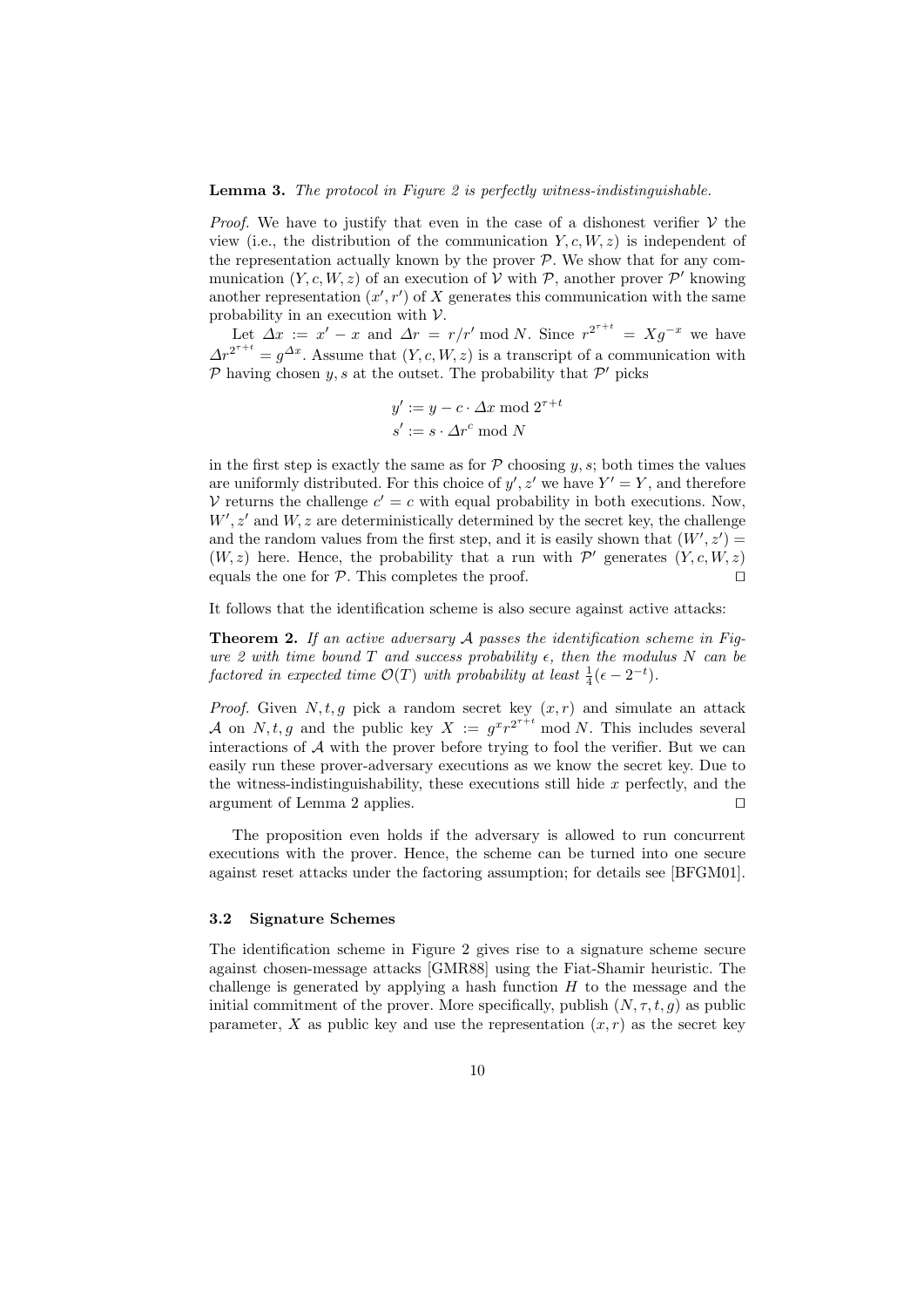of the signer S. In order to sign a message m pick  $y \in_R Z_{2^{\tau+t}}$  and  $s \in_R Z_N^*$ at random, calculate  $Y := g^y s^{2^{\tau+t}} \mod N$ ,  $c := H(Y, m)$  and compute  $z, W$  as in the case of the identification scheme. The signature to m becomes  $\sigma(m)$  :=  $(Y, W, z)$ . Verification is straightforward.

Provided the hash function  $H$  behaves like a random function, then even with the help of an signature oracle any adversary fails to come up with a valid signature for a new message of his own choice [PS00, Sec. 3.2]:

Proposition 2. In the Random Oracle Model the signature scheme based on the factoring representation problem is secure against existentially forgery under adaptive chosen-message attacks relative to the hardness of factoring.

| Signer $S$                                                                                             | $(N, \tau, t, q)$                | $\bf{User}\ \mathcal{U}$                                                                                                                                                                                  |
|--------------------------------------------------------------------------------------------------------|----------------------------------|-----------------------------------------------------------------------------------------------------------------------------------------------------------------------------------------------------------|
| representation x, r of X                                                                               | $X = q^x r^{2^{\tau+t}} \bmod N$ |                                                                                                                                                                                                           |
| pick $y \in_R \mathbb{Z}_{2^{\tau}+t}$ , $s \in_R \mathbb{Z}_N^*$<br>$Y := q^y s^{2^{\tau+t}} \bmod N$ | Y                                | pick $\alpha, \gamma \in_R \mathbb{Z}_{2\tau+t}$<br>pick $\beta \in R \mathbb{Z}_N^*$<br>$Y' := Y q^{\alpha} \beta^{2^{\tau+t}} X^{\gamma}$<br>$c := H(Y', m) \in Z_{2^t}$                                |
| $z' := y + c'x \bmod 2^{\tau + t}$<br>$W' := sr^{c'} g^{\lfloor (y+c'x)/2^{\tau+t} \rfloor}$ (N)       | $\epsilon'$<br>W', z'            | $c' := c + \gamma \bmod 2^{\tau+t}$<br>set $c''$ such that<br>$c + \gamma = c' + 2^{\tau + t} c''$<br>$YX^{c'} = (W')^{2^{\tau+t}}q^{z'}$<br>$z := z' - \alpha \bmod 2^{\tau + t}$<br>set $z''$ such that |
|                                                                                                        | Then $Y'X^c = W^{2^{\tau+t}}q^z$ | $z' + \alpha = z + 2^{\tau + t} z''$<br>$W := W' \beta g^{z''} X^{c''}$ (N)                                                                                                                               |

Fig. 3. Blind Signature Scheme using Factoring Representation Problem

An important variant of signatures schemes are blind signatures. In this case, the user  $U$  blinds the actual message  $m$  and requests a signature from the signer S, which  $U$  later turns into a valid signature for the message m while the signer S cannot infer something about m. In a "one-more" forgery the adversary  $A$ tries to generate one more signed message than A originally requested from the signer  $S$  [PS00]. For example, in the ecash setting where messages signed by the bank represent anonymous digital coins,  $\mathcal U$  cannot spent more money than  $\mathcal U$  has actually withdrawn from the bank.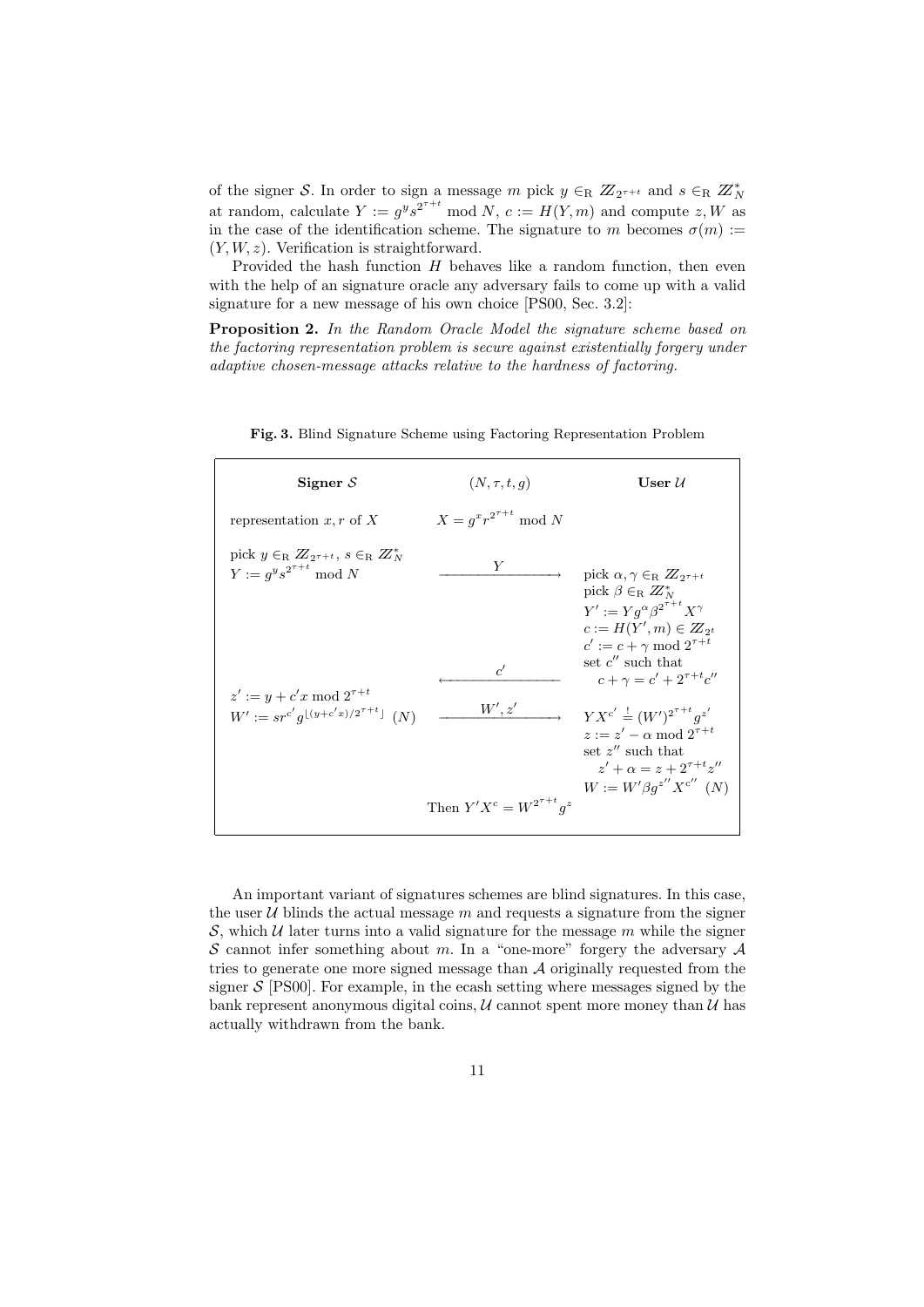The blind signature scheme based on the factoring problem is given in Figure 3; it is heavily influenced by the discrete-log and RSA protocols of Pointcheval and Stern [PS00]. In the first step, the signer  $S$  commits to Y. Then the user  $U$ blinds Y by multiplying with  $g^{\alpha} \beta^{2^{r+t}} X^{\gamma}$  for random values  $\alpha, \beta, \gamma$ . The actual challenge  $c \in \mathbb{Z}_{2^t}$  is hidden by  $c' := c + \gamma \in \mathbb{Z}_{2^{\tau+t}}$ . S replies the challenge by sending  $W', z'$  subject to

$$
YX^{c'} = (W')^{2^{\tau+t}}g^{z'}.
$$

Now, U undoes the blinding and finally retrieves the signature  $\sigma(m) := (Y', W, z)$ :

$$
W^{2^{\tau+t}}g^{z} = (W'\beta g^{z''} X^{c''})^{2^{\tau+t}}g^{z'}g^{z-z'}= Y X^{c'}(\beta g^{z''} X^{c''})^{2^{\tau+t}}g^{z-z'}= Y X^{c+\gamma}\beta^{2^{\tau+t}}g^{\alpha}= Y' X^{c}.
$$

The scheme is perfectly blind as  $(Y, c', W', z')$  and  $(Y', c, W, z)$  are independently distributed. Security follows as in [PS00]:

Theorem 3. In the Random Oracle Model the blind signature scheme based on the factoring representation problem is secure against a "one-more" forgery under a parallel attack (where up to poly-logarithmic signature generations are executed concurrently) relative to the hardness of factoring.

Note that this scheme is provable secure against interleaving attacks meanwhile the one based on the Ong-Schnorr identification is only known to be secure against sequential attacks [PS97].

### 4 Commitment Schemes

A commitment scheme is a protocol of three stages (initialization, commitment and decommitment) between to parties called the sender  $S$  and the receiver  $R$ . In the commitment stage  $S$  binds himself to a message m by sending a commitment meanwhile the receiver  $R$  cannot deduce any information about  $m$ . Later, the sender S reveals m and  $\mathcal R$  checks whether this message indeed matches the commitment.

#### 4.1 Non-Interactive Commitment Scheme

In this section we set up a commitment scheme based on the factoring representation problem following the well-known scheme derived from the RSA representation problem and generalizing Halevi's scheme [H99].

Assume for the moment that a trusted third party selects a valid instance  $(N, \tau, t, q) \leftarrow$  FactIndex $(1^n)$  for the factoring representation problem and publishes it; we afterwards discuss how to delegate this task to the receiver. In any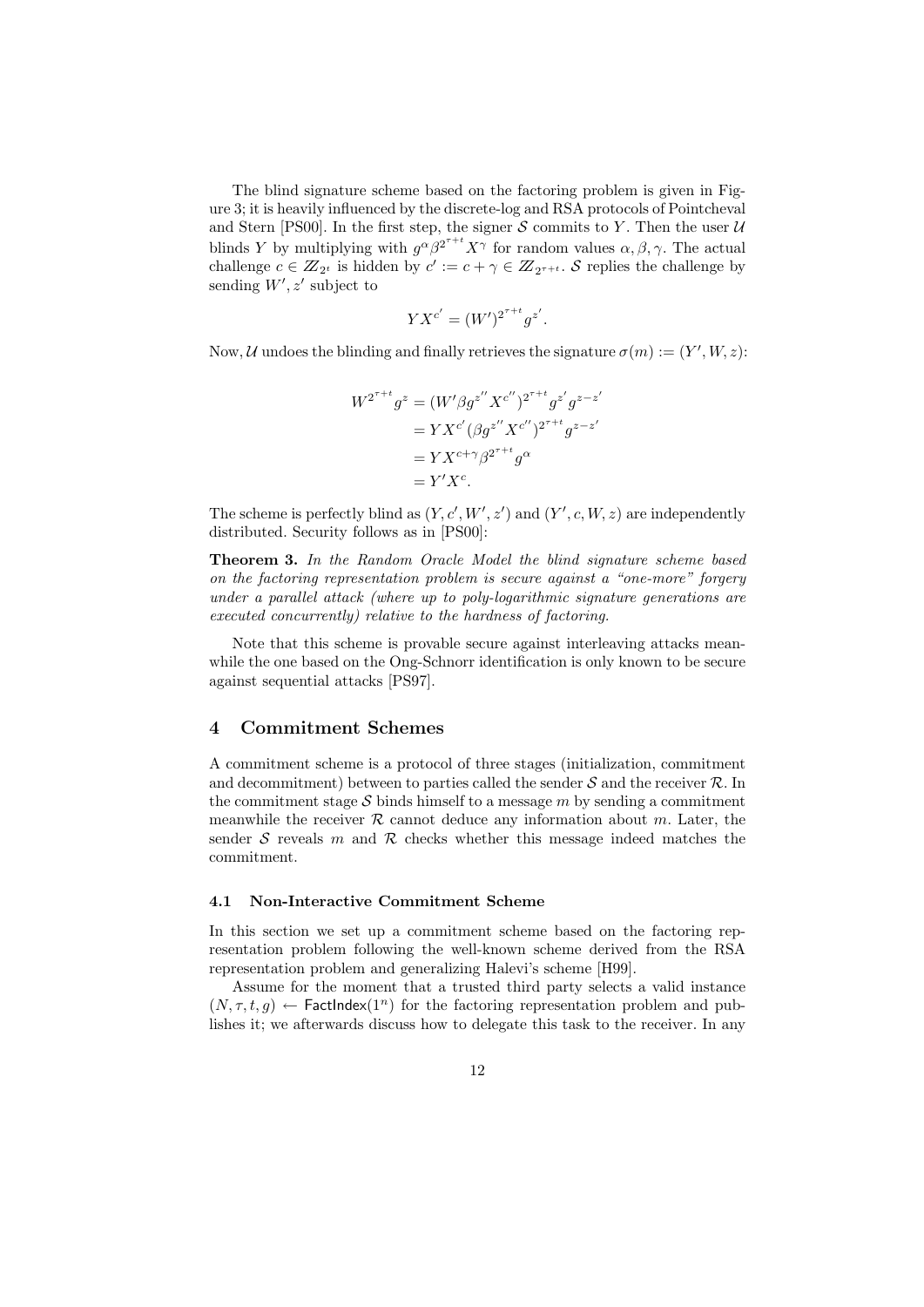case, S must not know the factorization of N. To commit to a message  $m \in \mathbb{Z}_{2^t}$ , the sender S picks a random  $r \in_R \mathbb{Z}_N^*$  and sends

$$
com(m,r) := g^m r^{2^{\tau+t}} \bmod N
$$
\n(3)

to the receiver  $\mathcal R$ . For the decommitment, S reveals the commited message m and the random value r. The receiver  $R$  verifies that  $(m, r)$  is indeed a representation of  $com(m, r)$ .

If we let the receiver instead choose  $(N, \tau, t, q) \leftarrow$  FactIndex $(1^n)$  and send it to  $S$  in the first step, then there is no guarantee that a malicious receiver does not select inproper values like  $q \notin \text{HQR}_N$  or  $\tau < \eta - 1$ . To prevent this we take  $\tau := n$  and use a method suggested in [H99] to make sure that g really is an element from  $HQR_N$ , even if N is not the product of two primes. Namely, let the sender verify that N is odd and raise g to the  $2<sup>n</sup>$ -th power first. S then transmits

$$
com(m,r) := (g^{2^n})^m (r^{2^n})^{2^{t+n}} = g^{m2^n} r^{2^{2n+t}} \bmod N
$$
 (4)

Given factoring N is intractable, then Theorem 1 implies that  $S$  cannot come up the a different representation of  $com(m, r)$ , in either case (3) or (4). Hence, a commitment is computationally binding and  $S$  cannot ambiguously open the commitment. On the other hand, the distribution of  $com(m, r) \in HQR_N$  is independent of the message  $m$ , that is, even a computationally unbounded malicious receiver  $\mathcal R$  is unable to deduce any information about m given only the commitment. To summarize:

Proposition 3. The factoring representation commitment scheme (3) respectively (4) has the following properties:

#### 1. Computational unambiguity relative to the hardness of factoring.

#### 2. Perfect privacy.

We compare this commitment scheme with the one introduced by Halevi [H99]. To commit to a message  $m \in Z_{2^t}$  with a trusted setup mechanism providing a correct N pick at random  $r \in_R Z_N^*$  and publish

$$
com(m, r) := 4^m r^{2^{t+1}} \bmod N
$$
\n<sup>(5)</sup>

for a William integer N, i.e., an RSA modulus  $N = pq$  with  $p = 3 \text{ mod } 4$  and  $q = 7 \text{ mod } 8$ . The binding property relative to the hardness of factoring N can be proven in a direct way [H99]. Alternatively one may apply Theorem 1. We have  $\eta = 1, \tau := \eta$  and  $4 \in \text{HQR}_N$  because its square root  $(+2, -2) \in \text{QR}_p \times \text{QR}_q$  is a square, too. As  $\pm 2 \notin \mathrm{QR}_N$ , the adversary has to compute some other square root of 4 yielding the factorization of N.

## 4.2 Non-Malleable Commitment Scheme

Roughly speaking a commitment scheme is non-malleable if for any adversary A seeing the commitment of an honest sender S to an unknown message m it is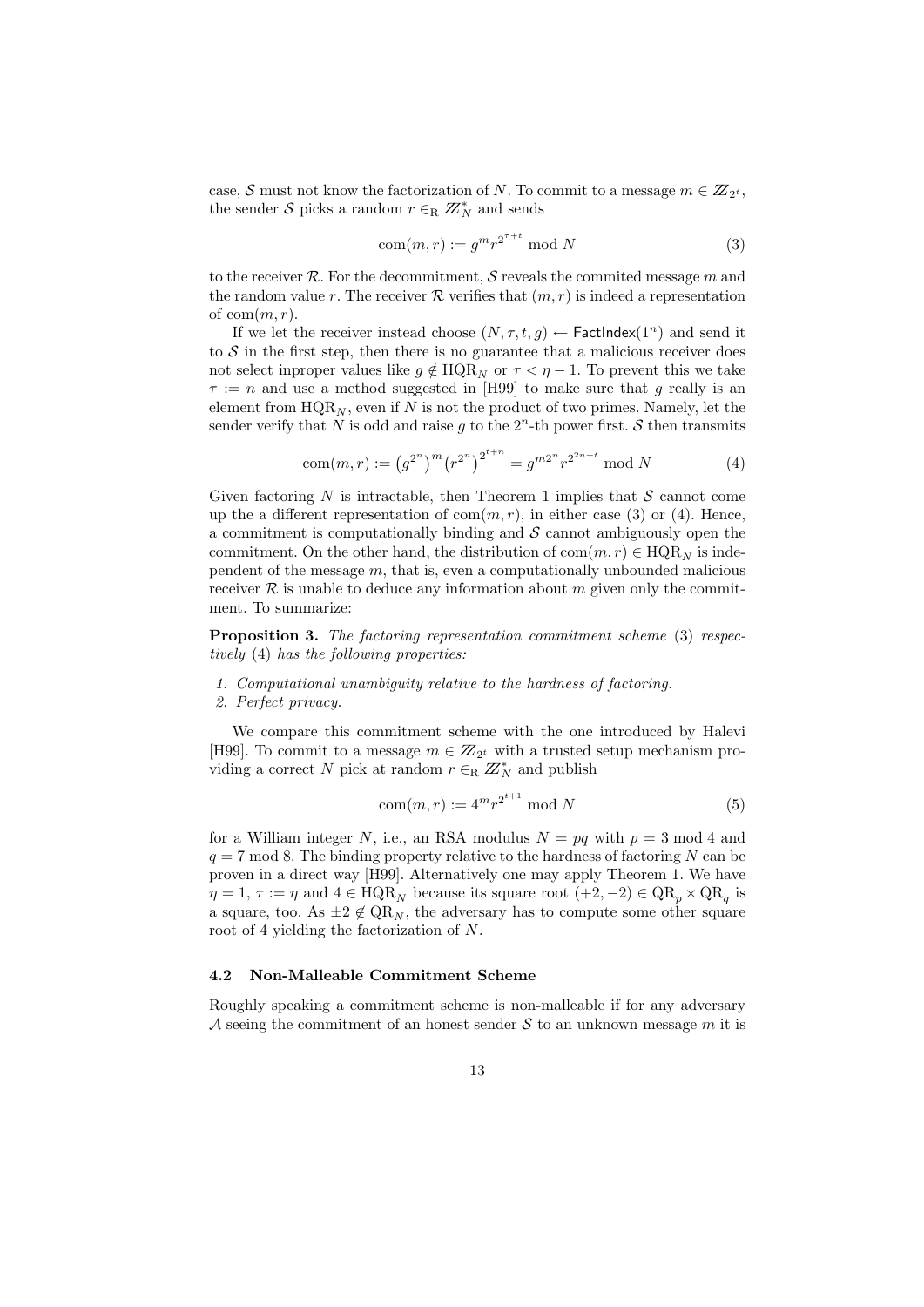infeasible to commit to a related (but different) message m<sup>∗</sup> . Depending on the level of security, the adversary may also be obliged to provide a valid decommitment after having learned the decommitment of  $S$  (called non-malleability with respect to opening). See [DDN00,FF00] for details.

Fischlin and Fischlin [FF00] and Di Crescenzo et al. [CKOS01] present efficient non-malleable commitment schemes based either on the discrete-log or the RSA assumption. All protocols work in the public parameter model, where public data like an RSA modulus N and a value  $g \in \mathbb{Z}_N^*$  are published by a trusted party. Also, both solutions apply so-called trapdoor or equivocable commitments: knowledge of a secret information, the trapdoor, enables to open a given commitment with any message later on. For instance, for RSA an e-th root of g allows to fake commitments. Here, in case of the factoring representation commitment scheme (3), a  $2^{\tau+t}$ -th root h of  $g \in \text{HQR}_N$  provides a trapdoor, because a commitment  $g^m r^{2^{r+t}}$  can be opened for m' by transmitting m' and  $r' := h^{m-m'}r \bmod N.$ 

Fig. 4. Non-Interactive Non-Malleable Commitment Scheme

| Sender $S$                                                            | $N, \tau, t, H(\cdot)$<br>$q, h_0, h_1 \in \text{HQR}_N$ | Receiver $R$                                                                                                              |
|-----------------------------------------------------------------------|----------------------------------------------------------|---------------------------------------------------------------------------------------------------------------------------|
| message $m \in Z_{2^t}$                                               |                                                          |                                                                                                                           |
| <i>commitment:</i>                                                    |                                                          |                                                                                                                           |
| pick $r, s \in_R \mathbb{Z}_N^*$<br>$X := g^m r^{2^{\tau+t}} \bmod N$ |                                                          |                                                                                                                           |
| $x:=H(X)$<br>$M := (h_0^x h_1)^m s^{2^{\tau+2t}} \mod N$              | x, M                                                     |                                                                                                                           |
| <i>decommitment:</i>                                                  |                                                          |                                                                                                                           |
|                                                                       |                                                          | $\overline{m,r,s}$ $X := g^m r^{2^{\tau+t}} \bmod N,$<br>check $x = H(X)$ ,<br>$M = (h_0^x h_1)^m s^{2^{\tau+2t}} \mod N$ |

We discuss how to modify the non-malleable commitments schemes based on the RSA representation problem [FF00,CKOS01] to derive non-malleable commitments schemes as secure as factoring. Fischlin and Fischlin [FF00] present interactive schemes that work with the RSA representation problem, one time using standard proofs of knowledge, the other time with a more sophisticated variant based on the Chinese Remainder Theorem. We cannot plug in the factor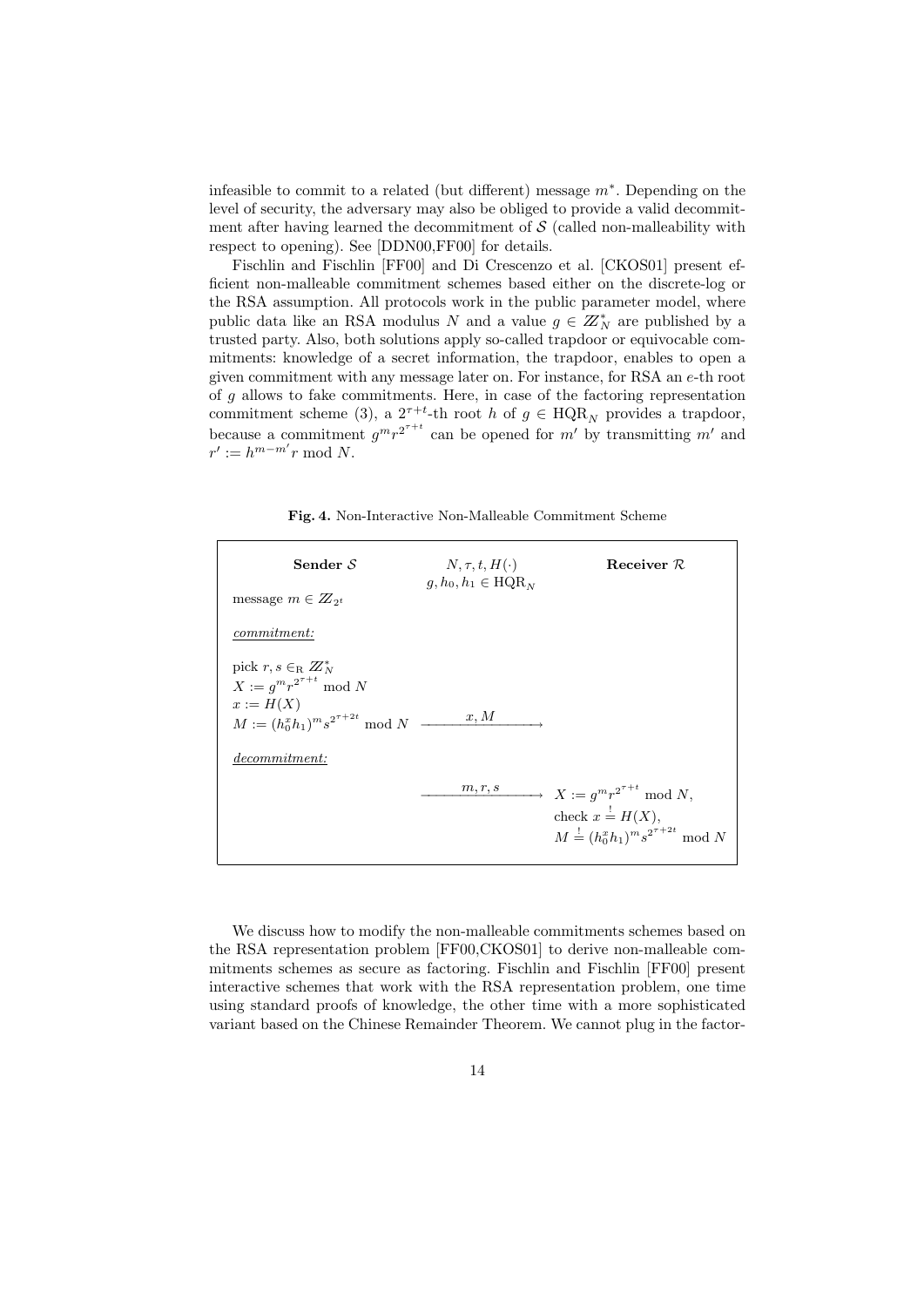ing representation problem into the proof-of-knowledge-based approach as the protocol given in Figure 2 does not constitute a proof of knowledge. However, we can use the Chinese Remainder Theorem protocol with the factoring representation problem instead of the RSA problem. By this, we obtain a non-malleable commitment scheme with statistical privacy. Details are omitted.

The non-interactive scheme in [CKOS01] achieves a weaker notion of nonmalleability than the one in [FF00], where the adversary does not have any side information about the message  $m$  of  $S$ . In Figure 4 we present a modification of their RSA protocol which is based on the factoring representation problem. Surprisingly, although this modification works under a potentially weaker assumption than RSA, it is even more efficient than the RSA protocol in [CKOS01]. In fact, transferring our protocol to the RSA or discrete-log representation problem setting also improves these protocols in [CKOS01] with respect to computational and communication complexity.

Basically, we let the sender commit twofold to the message  $m$ : one time by  $X$ with the standard factoring representation problem, the other time by  $M$  with a base where the hash value of the former commitment enters (and for which we use  $\tau + 2t$  rather than  $\tau + t$ , see below). For this, let  $H : \text{HQR}_N \to Z_{2^t}$  be some universal one-way hash function [NY90] with which we hash down  $X \in \mathbb{Z}_N^*$  to  $x \in \mathbb{Z}_{2^t}$ . In case of  $t \geq n$  one may eliminate the hash function by using X as exponent  $x$ .

Theorem 4. There exists (efficient) commitments schemes with the following properties relative to the hardness of factoring:

- 1. Non-malleable with respect to opening.
- 2. Computationally binding.
- 3. Statistical privacy (and perfect privacy for the scheme in Figure 4).

We outline the non-malleability proof for the non-interactive commitment scheme given in Figure 4. The definition of non-malleability essentially requires that for any adversary that is given a commitment of the sender and generates another commitment for which it is also able to adapt the sender's opening to one of a related message, there is a simulator that is almost as successful but without interacting with the sender at all.

We briefly recall the proof method in [CKOS01]. There, the simulator prepares a commitment on behalf the original sender which includes a trapdoor. The simulator submits it to the adversary who answers with its commitment. Then the simulator samples a sufficient number of random messages and sequentially opens the trapdoor commitment (by adapting the decommitment with the trapdoor accordingly). By this, the adversary reveals with sufficiently high probability a valid opening for its commitment to some message. The probability that the adversary finds different valid openings is negligible under the discrete-log or RSA assumption, hence, the simulator extracts the message of the adversary that is related to the original message of the sender.

In our case, given a commitment  $(x, M)$  for some unknown message m, the adversary  $A$  tries to commit to a related but different message  $m^*$  by sending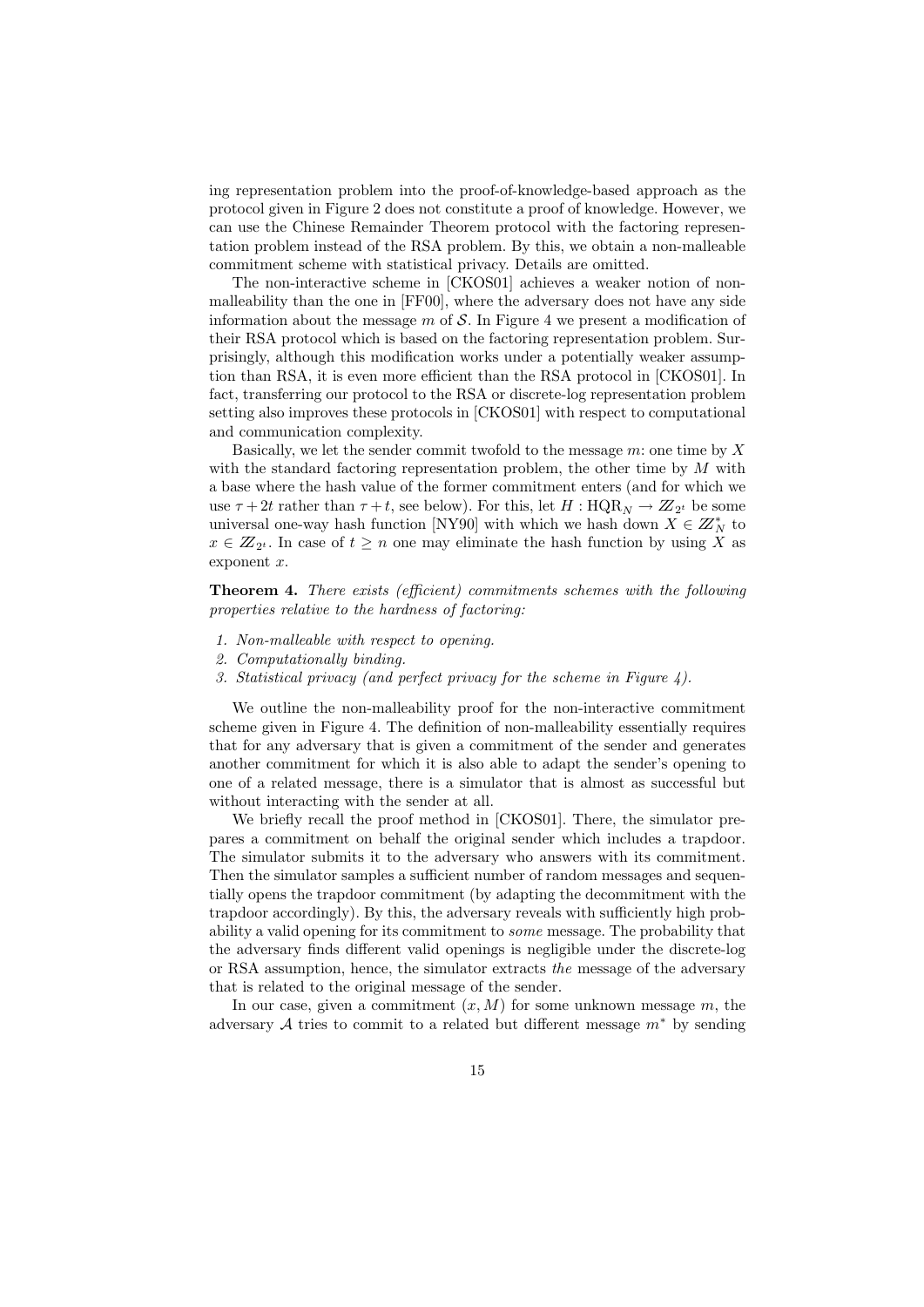$(x^*, M^*)$ . We first condition on the event that the adversary selects  $x^* \neq x$ . Assume towards contradiction that the adversary succeeds in an actual attack by sending  $x^* = x$  with noticeable probability. For simplicity, we presume that the sender's value  $X := g^m r^{2^{T+1}} \mod N$  equals the adversary's choice  $X^* :=$  $g^{m^*}(r^*)^{2^{\tau+t}}$  mod N; otherwise we find a collision for the universal one-way hash function H. But then the decommitment step yields distinct representations of  $X$  and this allows to efficiently solve the factoring representation problem with noticeable success. We may thus consider only the adversary's success on values  $x^* \neq x$  without sacrificing more than a negligible probability.

It remains to describe the trapdoor in our scheme to apply the technique of [CKOS01]. Given  $(N, \tau, t, h_0) \leftarrow$  FactIndex $(1^n)$  select a universal one-way hash function H and define  $M := s^{2^{\tau+t}}$ ,  $X := r^{2^{\tau+t}}$ ,  $g := u^{2^{\tau+t}}$ ,  $h_1 := h_0^{-x} v^{2^{\tau+2t}}$  for random  $r, s, u, v \in_R \mathbb{Z}_N^*$  and  $x := H(X)$ . Take  $(N, \tau, t, H, g, h_0, h_1)$  as public parameters and send  $(x, M)$  on behalf of the honest sender.

For the data in the simulation we know a  $2^{\tau+2t}$ -root v of  $h_0^x h_1 = v^{2^{\tau+2t}}$ . This, together with the  $2^{\tau+t}$ -th root of X, enables us to correctly open the commitment  $(x, M)$  with any message later. In contrast, even if we know the trapdoor, the adversary will not be able to find distinct openings for its commitment since, by assumption,  $x^* \neq x$ . The reason for this is that any valid decommitments of the adversary including  $(m_1^*, r_1^*)$ ,  $(m_2^*, r_2^*)$  for  $M^*$  imply that

$$
(h_0^{x^*}h_1)^{m_1^*}(r_1^*)^{2^{\tau+2t}} = M^* = (h_0^{x^*}h_1)^{m_2^*}(r_2^*)^{2^{\tau+2t}}
$$

and, substituting  $h_1 = h_0^{-x} v^{2^{\tau+2t}}$ ,

$$
h_0^{(x^*-x)m_1^*}(v^{m_1^*}r_j)^{2^{\tau+2t}} = M^* = h_0^{(x^*-x)m_2^*}(v^{m_2^*}r_2^*)^{2^{\tau+2t}}.
$$

Since  $x^* - x \neq 0$  and both products with  $m_1^* \neq m_2^*$  are less than  $2^{2t}$  this results in different representations with x-components  $(x^* - x)m_1^*$ ,  $(x^* - x)m_2^* \in \mathbb{Z}_{2^{2t}}$  for M<sup>\*</sup>. The probability that this happens is therefore negligible under the factoring assumption. With these preliminaries the rest of the proof is the same as in [CKOS01].

## 5 Acknowledgments

This work has been stimulated by discussions with Stefan Brands at Crypto 2000 about the factoring based representation problem mentioned in his Eurocrypt '97 paper. We also thank the anonymous reviewers for their comments.

### References

[BFGM01] M. BELLARE, M. FISCHLIN, S. GOLDWASSER and S. MICALI: *Identification* Protocols Secure Against Reset Attacks, Advances in Cryptology — Proceedings Eurocrypt 2001, Lecture Notes in Computer Science, vol. 2045, pp. 495–511, Springer Verlag, 2001.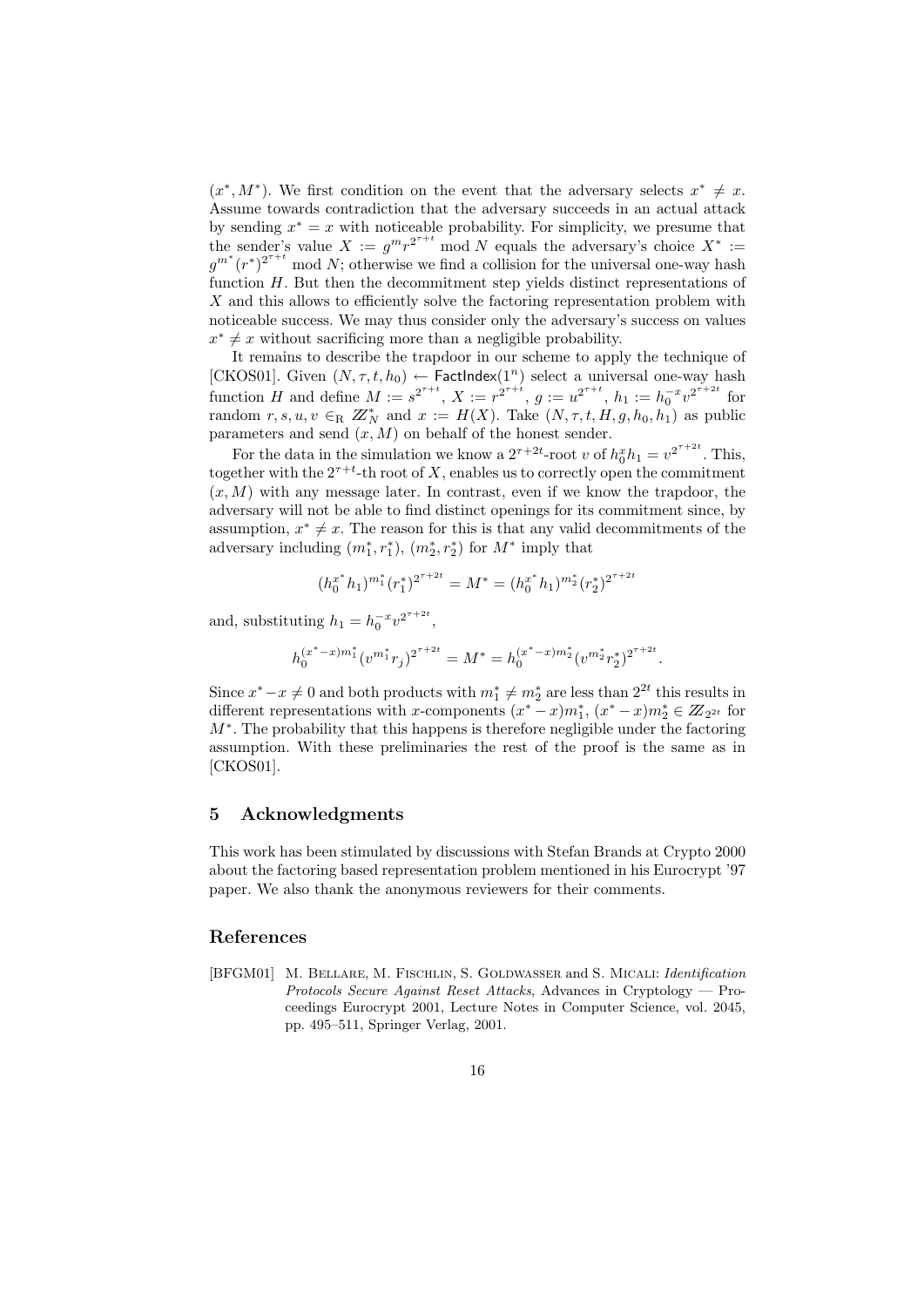- [BG92] M. BELLARE and O. GOLDREICH: On Defining Proofs of Knowledge, Advances in Cryptology — Proceedings Crypto '92, Lecture Notes in Computer Science, vol. 740, pp. 390–420, Springer Verlag, 1993.
- [BR93] M. Bellare and P. Rogaway: Random Oracles are Practical: a Paradigm for Designing Efficient Protocols, First ACM Conference on Computer and Communication Security, ACM Press, pp. 62–73, 1993.
- [B97] S. BRANDS: Rapid Demonstration of Linear Relations Connected by Boolean Operators, Advances in Cryptology — Proceedings Eurocrypt '97, Lecture Notes in Computer Science, vol. 1233, pp. 318–333, Springer-Verlag, 1997.
- [BCC88] G. BRASSARD, D. CHAUM and C. CRÉPEAU: Minimum Disclosure Proofs of Knowledge, Journal Computing System Science, vol. 37(2), pp. 156–189, 1988.
- [BV98] D. Boneh and R. Venkatesan: Breaking RSA may Not be Equivalent to Factoring, Advances in Cryptology — Proceedings Eurocrypt '98, Lecture Notes in Computer Science, vol. 1403, pp. 59–71, Springer Verlag, 1998.
- [CKOS01] G. DI CRESCENZO, J. KATZ, R. OSTROVSKY and A. SMITH: Efficient And Non-Interactive Non-Malleable Commitment, Advances in Cryptology — Proceedings Eurocrypt 2001, Lecture Notes in Computer Science, vol. 2045, pp. 40–59, Springer Verlag, 2001.
- [D95] I. DAMGÅRD: Practical and Provable Secure Release of a Secret and Exchange of Signature, Journal of Cryptology, vol. 8, pp. 201–222, 1995.
- [DDN00] D. Dolev, C. Dwork and M. Naor: Nonmalleable Cryptography, SIAM Journal on Computing, vol. 30(2), pp. 391-437, 2000.
- [FFS88] U. Feige,A. Fiat and A. Shamir: Zero-Knowledge Proofs of Identity, Journal of Cryptology, vol. 1(2), pp. 77–94, 1988.
- [FS86] A. FIAT and A. SHAMIR: How to Prove Yourself: Practical Solutions to Identification and Signature Schemes, Advances in Cryptology — Proceedings Crypto '86, Lecture Notes in Computer Science, vol. 263, Springer-Verlag, pp. 186–194, 1986.
- [FS90] A. FIAT and A. SHAMIR: Witness Indistinguishable and Witness Hiding *Protocols*, Proceedings of the  $22<sup>nd</sup>$  Annual ACM Symposium on the Theory of Computing (STOC), pp. 416–426, ACM Press, 1990.
- [FF00] M. Fischlin and R. Fischlin: Efficient Non-Malleable Commitment Schemes, Advances in Cryptology — Proceedings Crypto 2000, Lecture Notes in Computer Science, vol. 1880, pp. 414–432, Springer Verlag, 2000.
- [GQ88] L.C. GUILLOU and J.-J. QUISQUATER: A Practical Zero-Knowledge Protocol Fitted to Security Microprocessors Minimizing Both Transmission and Memory, Advances in Cryptology — Proceedings Eurocrypt '88, Lecture Notes in Computer Science, vol. 330, pp. 123–129, Springer Verlag, 1988.
- [GMR88] S. GOLDWASSER, S. MICALI and R.L. RIVEST: A Digital Signature Scheme Secure Against Adaptive Chosen-Message Attacks, SIAM Journal of Computing, vol. 17(2), pp. 281–308, 1988.
- [H99] S. Halevi: Efficient Commitment Schemes with Bounded Sender and Unbounded Receiver, Journal of Cryptology, vol. 12(2), pp. 77–90, 1999.
- [NY90] M. NAOR and M. YUNG: Universal Oneway Hash Functions and Their  $Cryptographic Applications, Proceedings of the  $21^{st}$  Annual ACM Symposium$ sium on the Theory of Computing (STOC), pp. 33–43, ACM Press, 1989.
- [OS90] H. ONG and C.P. SCHNORR: Fast Signature Generation with as Fiat- $Shamir-Like$  Scheme, Advances in Cryptology — Proceedings Euro-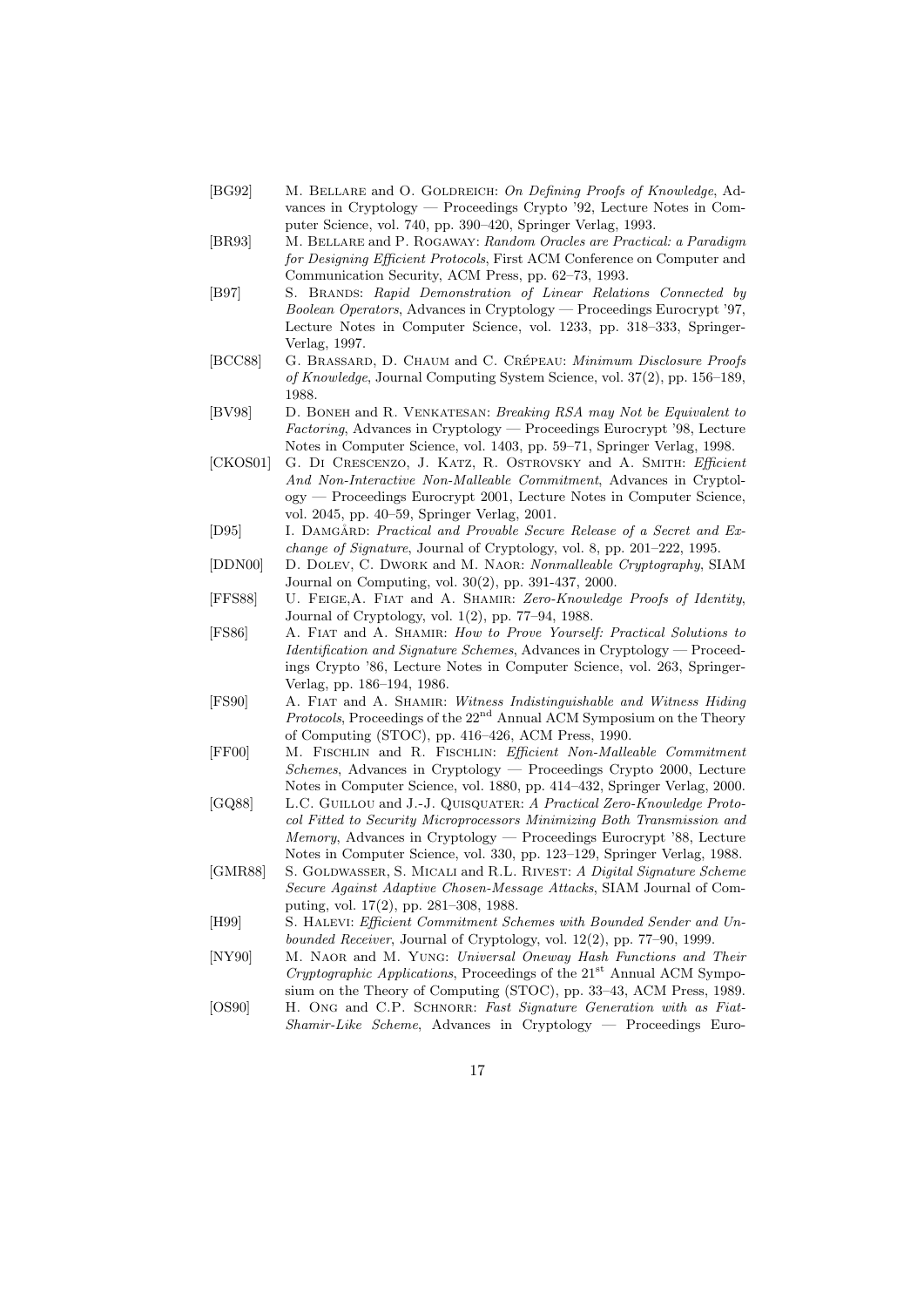crypt '90, Lecture Notes in Computer Science, vol. 473, pp. 432–440, Springer Verlag, 1991.

- [OO88] K. OHTA and T. OKAMOTO: A Modification of the Fiat-Shamir Scheme, Advances in Cryptology — Proceedings Crypto '88, Lecture Notes in Computer Science, vol. 403, pp. 232–243, Springer Verlag, 1989.
- [Ok92] T. OKAMOTO: Provable Secure and Practical Identification Schemes and Corresponding Signature Schemes, Advances in Cryptology — Proceedings Crypto '92, Lecture Notes in Computer Science, vol. 740, pp. 31–53, Springer Verlag, 1993.
- [PS97] D. Pointcheval and J. Stern: New Blind Signatures Equivalent to Factorization, Proceedings of the 4<sup>th</sup> ACM Conference on Computer and Communications Security (CCS) '97, pp. 92-99, ACM Press, 1997.
- [PS00] D. Pointcheval and J. Stern: Security Arguments for Digital Signatures and Blind Signatures, Journal of Cryptology, vol. 13(3), pp. 361–396, 2000.
- [RSA78] R.L. Rivest, A. Shamir and L. Adleman: A Method for Obtaining Digital Signatures and Public-Key Cryptosystems, Communications of the ACM, vol. 21, pp. 120–126, 1978.
- [S96] C.P. SCHNORR: Security of  $2^t$ -Root Identification and Signatures, Advances in Cryptology — Proceedings Crypto '96, Lecture Notes in Computer Science, vol. 1109, pp. 143–156, Springer Verlag, 1996.
- [S97] C.P. SCHNORR: Erratum: Security of  $2<sup>t</sup>$ -Root Identification and Signatures, in Advances in Cryptology — Proceedings Crypto '97, Lecture Notes in Computer Science, vol 1294, page 540, Springer Verlag, 1997.
- [Sh99] V. Shoup: On the Security of a Practical Identification Scheme, Journal of Cryptology, vol. 12, pp. 247–260, 1999.

## A On Okamoto's Identification Scheme

Okamoto [Ok92] presents witness-indistinguishable identification schemes based on the hardness of discrete log and RSA. In the same paper he also suggests the modified RSA scheme given in Figure 5. Compared to the RSA based scheme the prime RSA exponent is replaced by  $2e$  for some prime  $e$ .

Okamoto claims that the security is based on the hardness of factoring the modulus N. However, we show that the security de facto relies on the RSA problem rather than on the factoring problem. Namely, we show that computing e-th roots enables an adversary to pass the protocol with probability  $\frac{1}{2}$ .

Suppose we are given  $g \in QR_N$  and the public key X. Hence,  $X \in QR_N$ . Now, pick  $x \in_R \mathbb{Z}_{2e}$  and compute

$$
r^2 = (Xg^{-x})^{\frac{1}{e}}
$$

by solving the RSA problem. Apparently,  $(x, r)$  is a representation for  $X = g^x r^{2e}$ but we are just aware of x and the square  $r^2$ . Nevertheless, we are able to compute  $z := y + cx \mod 2e$  and whenever the challenge c is even then knowledge of  $r^2$ suffices to determine  $W$ :

$$
W = s r^c g^{\lfloor (y+cx)/2e \rfloor} = s(r^2)^{\frac{c}{2}} g^{\lfloor (y+cx)/2e \rfloor}.
$$